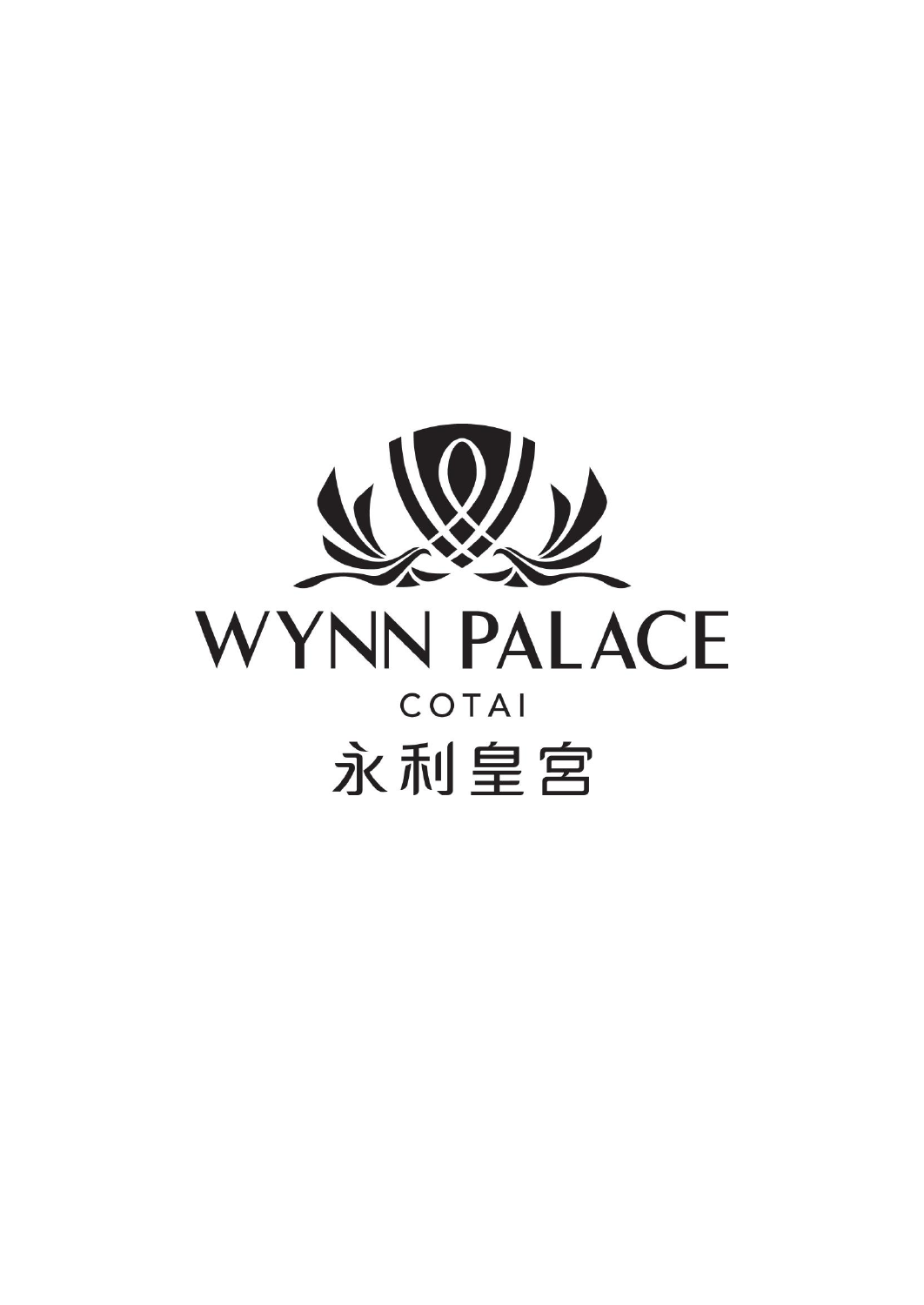## **INTRODUCING WYNN PALACE**

Wynn Palace is the second integrated resort owned by Wynn Resorts, Limited in Macau following the successful debut of Wynn Macau in 2006. The resort's design draws inspiration from a profound respect for Chinese culture and a blend of both classic and contemporary European influences. As guests explore the resort, they will discover invaluable collections of exquisite Chinese and Western art pieces from the 17th and 18th centuries set amidst stylish and contemporary Chinese interiors. Wynn Palace is also renowned as a floral-themed destination, where guests can immerse themselves in exciting and engaging experiences all throughout their visit.

Wynn Palace has garnered Forbes Five-Star honors for all 3 categories of hotel, restaurant and spa. Wynn Palace is also home to five Forbes Five-Star restaurants – more than any other individual resort in the world. The unique, artistic ingenuity of Wynn Palace gives guests the opportunity to enjoy an unparalleled level of service and revel in an experience that extends far beyond one's own imagination.

Designed with the most exacting standards, each one of the 1,706 elegantly furnished rooms, suites and villas are beautifully appointed with bespoke details and unique amenities including Wynn signature beds and linens, exclusive bathroom amenities, Bluetooth audio systems by Bang & Olufsen, touch screen automation control and high speed internet access.

Wynn has always been committed to showcasing Macau as a UNESCO-designated "Creative City of Gastronomy", and by design Wynn Palace is a multi-sensory dining destination of award-winning cuisine, art and entertainment. Guests are invited to discover the rich heritage of Cantonese cuisine presented in an innovative way, while overlooking the Performance Lake at **Wing Lei Palace** – recipient of one Michelin star and ranked on the *Asia's 50 Best Restaurants* list. The Michelin two-starred **Sichuan Moon** takes guests on a journey to explore Sichuan cuisine that has been elevated to an entirely new level, where new culinary techniques are used and the unique culture of Chinese tea is showcased. At **SW Steakhouse**, guests will discover classic American steakhouse fare and the finest seafood, paired with an unforgettable theatrical surprise. For a culturally enriching experience of authentic Japanese dining, **Mizumi** is the perfect setting, or delve into the art of sushi presented by master chefs at the intimate **Sushi Mizumi**. The prestigious Forbes Travel Guide rates all five venues – Wing Lei Palace, Sichuan Moon, SW Steakhouse, Mizumi and Sushi Mizumi – as Five-Star restaurants.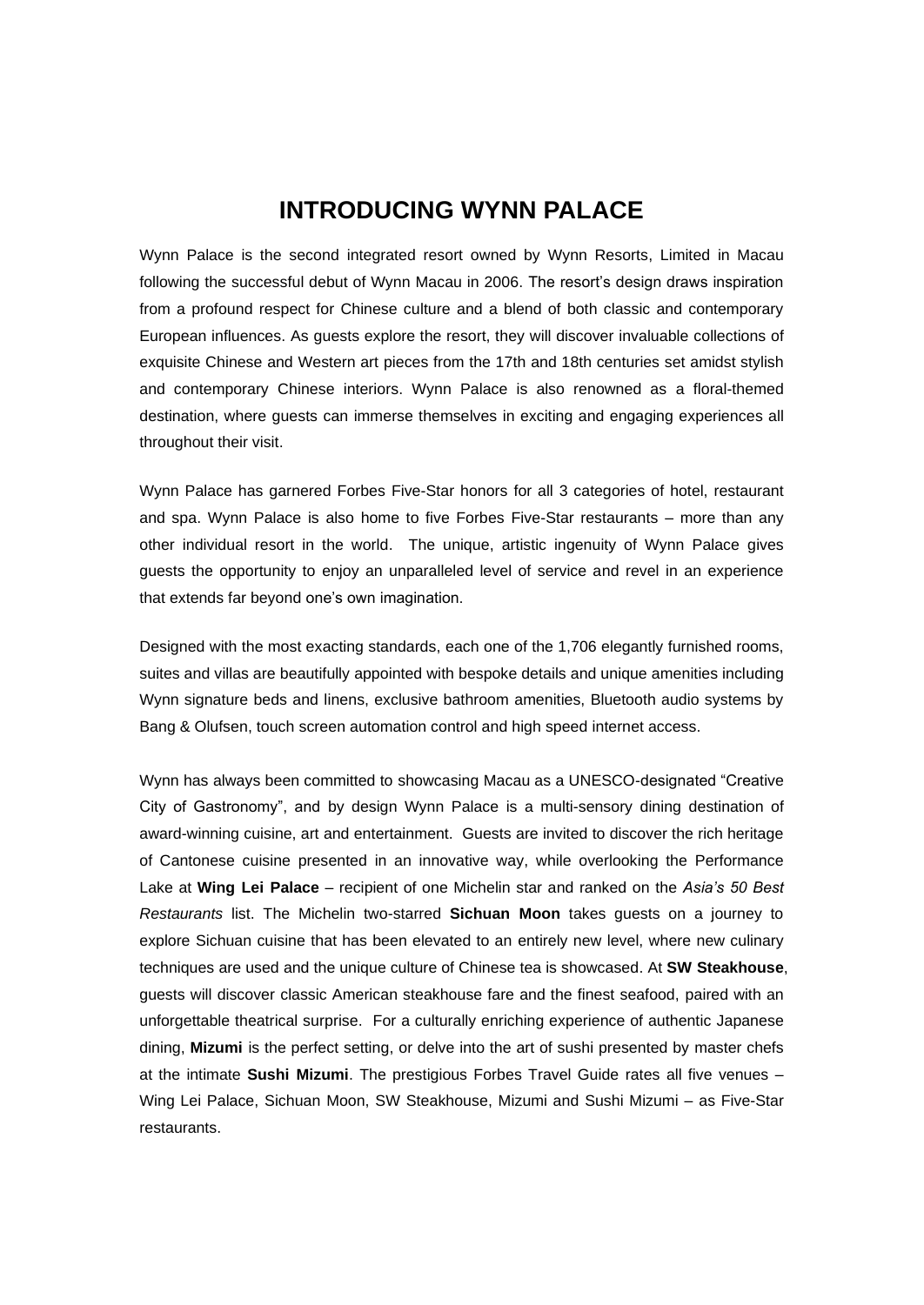For casual dining, guests may enjoy a multi-sensory regional Chinese hot pot experience at **Fontana**, Cantonese comfort food in a dynamic environment at **Red 8**, freshly made noodles and Northern classics at **99 Noodles**, authentic ramen at Hanami, classic local café and authentic Thai dishes at **Palace Café**, Asian and Western favorites with splendid panoramic views at the **Pool Café** on our rooftop terrace, fresh-from-the-oven pastries and bubble teas at **Buns & Bubbles**, or fresh and fast-paced Italian gourmet at **Pronto**. Those with a sweet tooth will enjoy the aptly-named **Sweets**, which presents a decadent array of chocolates, ice cream and fresh Hong-Kong egg waffles. As evening approaches, guests can indulge in a wide selection of fine gin, rare Japanese whiskeys, wines and Champagnes at **Wing Lei Bar** along with an innovative cocktail menu.

Travelers in the mood for retail therapy will find the most fashionable names have made a home at Wynn Palace. With 9,848 square meters (106,000 square feet) of elegantly designed retail space, Wynn Esplanade offers a highly curated collection of designer boutiques and an unparalleled shopping experience. This stylish shopping paradise is home to 50 renowned retail shops featuring the latest in fashion, jewelry, accessories and timepieces.

Guests wishing to take a moment's pause from the energy of Cotai will find the ideal cocoon nestled in the heart of the resort at the Forbes Travel Guide Five-Star Spa at Wynn Palace. The largest spa in Macau, guests can enjoy a range of experiences from rejuvenating facials to transcendent massages and signature holistic body rituals, each custom-designed to suit individual needs, using exquisitely crafted products exclusive to The Spa at Wynn Palace.

From the most intimate party to conventions on a grand scale, a dedicated team is always on hand to design and execute perfect, bespoke events. Wynn Palace offers 3,438 square meters (37,000 square feet) of event space, including a pillarless Grand Theater Ballroom with a theatrical-standard stage that can host up to 1,200 guests, four meeting rooms with 10 configurations and a refined private lobby. To ensure a flawless occasion, event organizers can review every detail with the resort's team of dedicated planners at the Events Studio.

For entertainment, guests can experience the dazzling Performance Lake from the waterside or from the air via the unique SkyCab that brings visitors into the heart of the resort. Guests also can delight at the spectacle of floral sculptures, impressing old and young alike with new creations made from tens of thousands of flowers appearing every season.

Palaces around the world are renowned for housing spectacular art, and Wynn Palace is no exception. Wynn Macau was the first to bring precious Chinese works of art home to Macau, and Wynn Palace continues to honor that tradition by displaying a collection of four extremely rare porcelain Qing-dynasty *Buccleuch vases* – the finest examples of *chinoiserie* and the ultimate artistic encounter between East and West – for visitors to admire. As renowned artist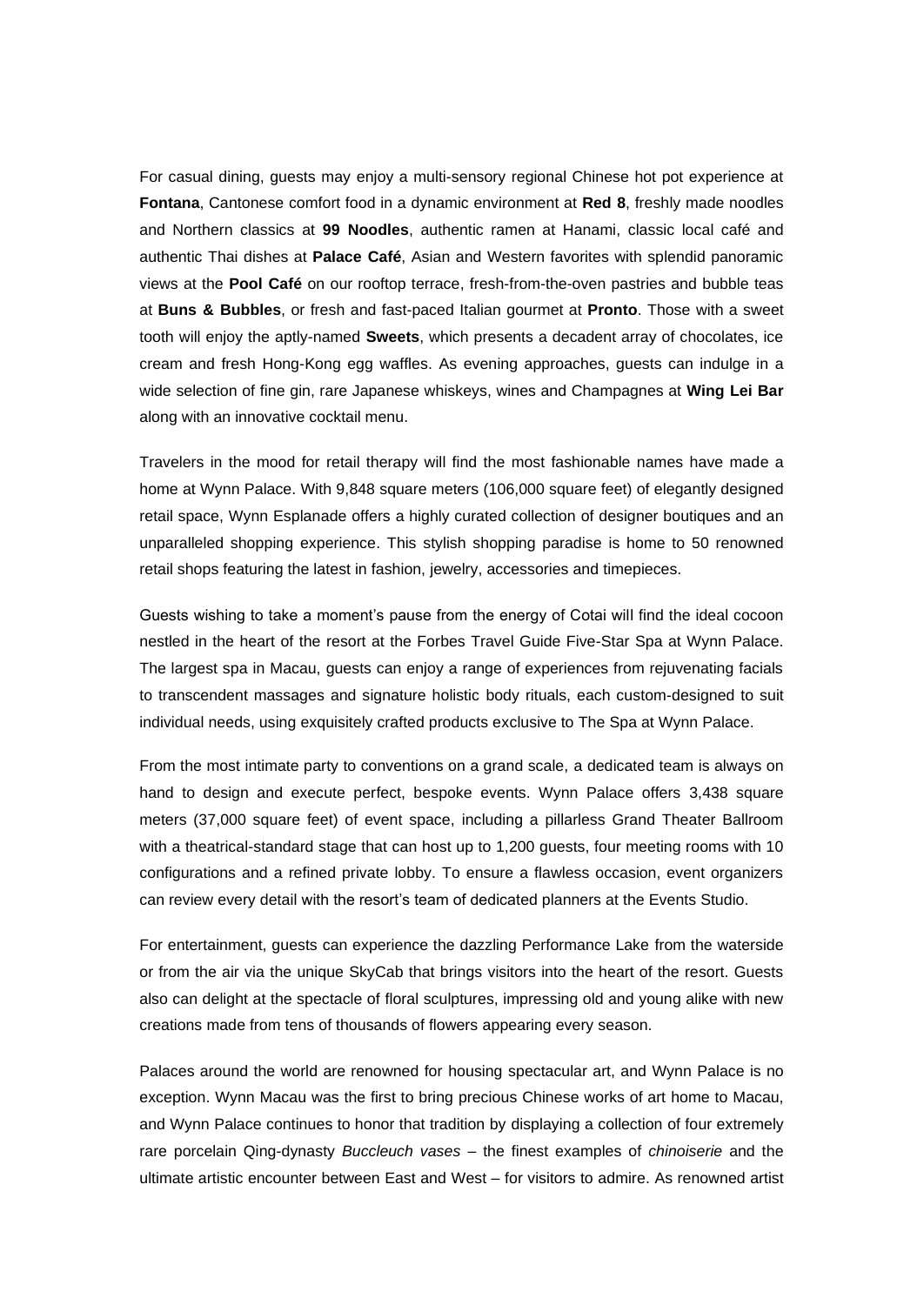David Hockney famously once said: "Of course art is about sharing. You wouldn't be an artist unless you wanted to share an experience, a thought." Whether it may be traditional works of art or imaginative contemporary art pieces, Wynn Palace offers an extraordinary space for the arts and creativity.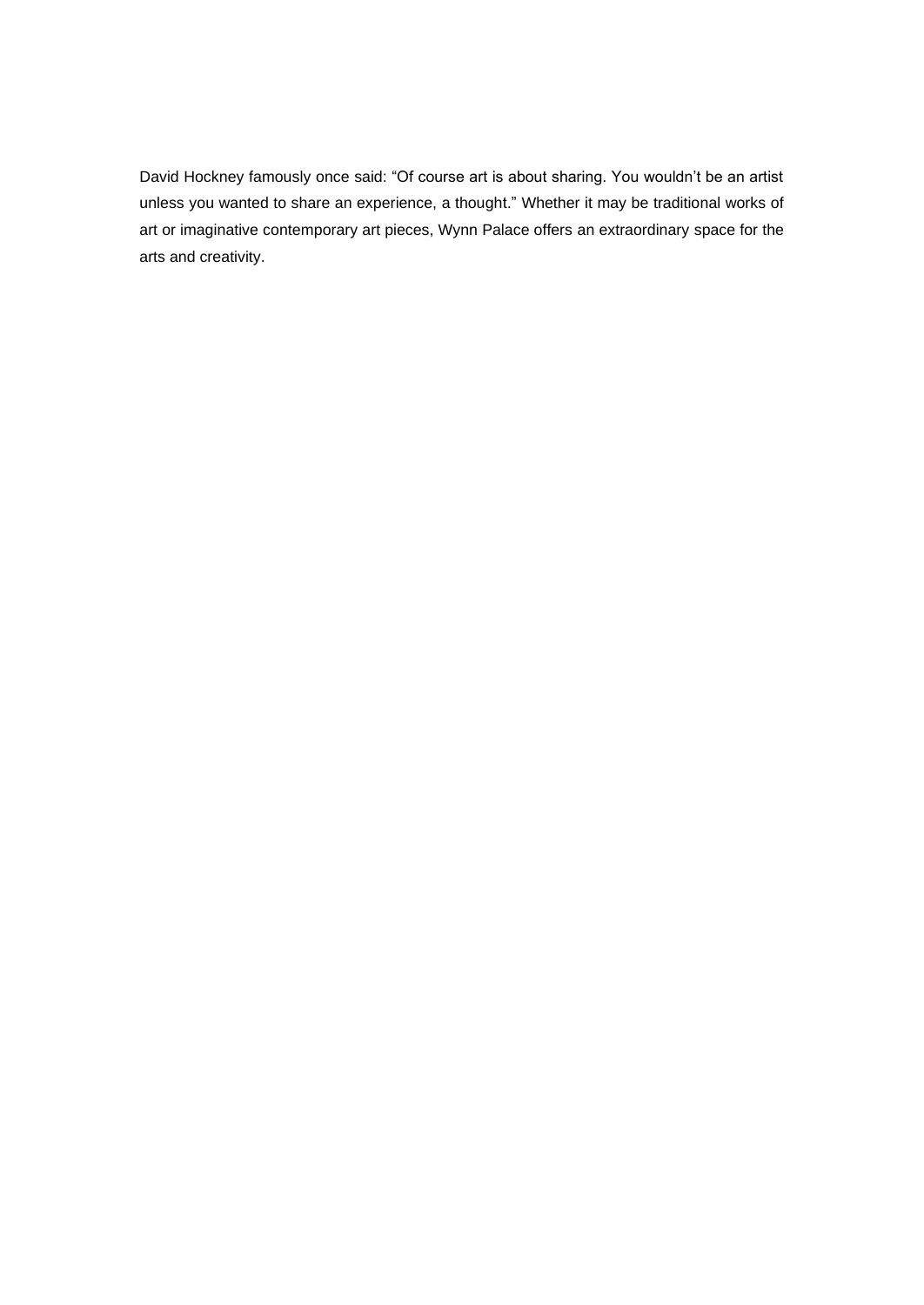# **WYNN PALACE ROOMS & SUITES**

All 1,706 spectacular rooms, suites and villas at Wynn Palace are elegantly appointed with bespoke details and unique shimmering gold amenities, designed with relaxation in mind. The Wynn Palace room interiors are invitingly warm and spacious, featuring a palette of four distinctive hues – peacock blue, sunrise yellow, sunset orange and the iconic Wynn gold – all inspired by the favorite tea set collection of Puyi, the last emperor of China. The rooms are also adorned with striking gold elements in a nod to the rich and diverse culture of China. Guests can indulge in spacious surroundings, which extend to fabulous views over the Performance Lake, Macau's sparkling Cotai skyline or the resort's breathtaking gardens.

**PALACE ROOM** There are 836 Palace Rooms at Wynn Palace.

- Average 68-78 square meters (730-840 square feet) of elegant living space with floor-to-ceiling windows
- Wynn signature bed with fine Egyptian cotton linen (507 thread count)
- Bespoke Wynn Palace tea collection
- 65" HD television
- Bang & Olufsen Bluetooth audio system
- Touchscreen automation control for lights, drapes, TV and temperature
- Private spa room complete with audio experience in Palace Spa Room option
- Complimentary premium internet

**FOUNTAIN SUITE** There are 540 Fountain Suites at Wynn Palace.

- Average 85-107 square meters (915-1,150 square feet) of elegant living space with separate living room and floor-to-ceiling windows with view of the Performance Lake
- Wynn signature bed with fine Egyptian cotton linen (507 thread count)
- Exclusive customized pillow menu for guest comfort
- Bespoke Wynn Palace tea collection
- 65" HD television
- Bang & Olufsen Bluetooth audio system
- Touchscreen automation control for lights, drapes, TV and temperature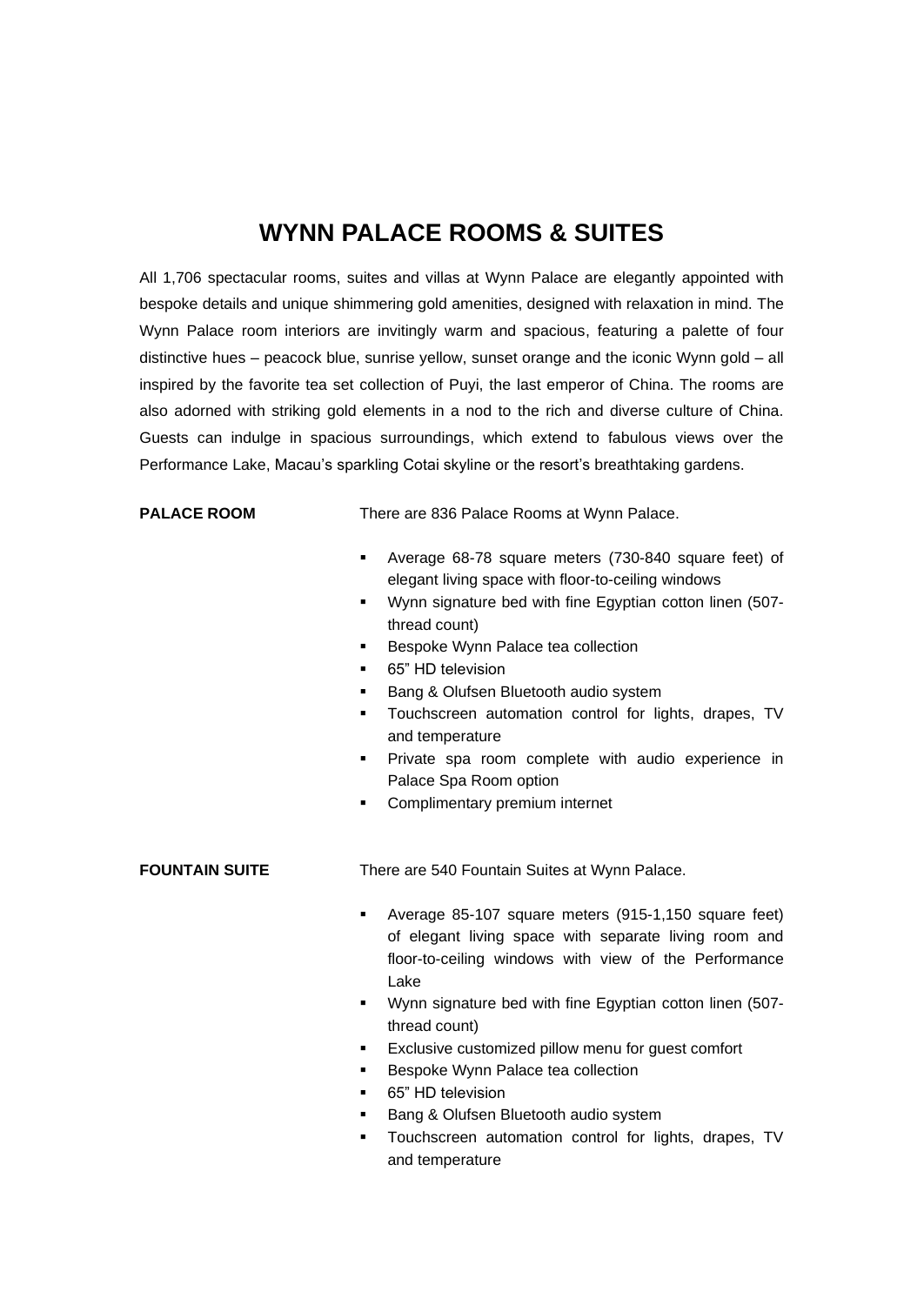- Private spa room complete with audio experience in Fountain Spa Suite option
- Complimentary premium internet

**EXECUTIVE SUITE** There are 105 Executive Suites at Wynn Palace.

- 89 square meters (960 square feet) of elegant living space with separate living room, walk-in closet and floorto-ceiling windows
- Wynn signature bed with fine Egyptian cotton linen (507 thread count)
- **Exclusive customized pillow menu for guest comfort**
- **E** Bespoke Wynn Palace tea collection and Nespresso coffee machine with an assortment of coffee
- 65" HD television in bedroom and 75" HD television in living room
- Bang & Olufsen Bluetooth audio system
- Touchscreen automation control for lights, drapes, TV and temperature
- Complimentary premium internet

**PARLOR SUITE** There are 198 Parlor Suites at Wynn Palace.

- Average 136-170 square meters (1,460–1,830 square feet) of elegant living space with spacious living room, walk-in closet, powder room and floor-to-ceiling windows
- Wynn signature bed with fine Egyptian cotton linen (507 thread count)
- **Exclusive customized pillow menu for guest comfort**
- Relaxing air jet soaking tub
- **E** Bespoke Wynn Palace tea collection and Nespresso coffee machine with an assortment of coffee
- 65" HD television in bedroom and 75" HD television with soundbar in living room
- Bang & Olufsen Bluetooth audio system
- Touchscreen automation control for lights, drapes, TV and temperature
- Private spa room complete with audio experience in Parlor Spa Suite and Fountain Parlor Suite options
- **EXECT** Stunning view of the Performance Lake in Fountain Parlor Suite option
- Complimentary premium internet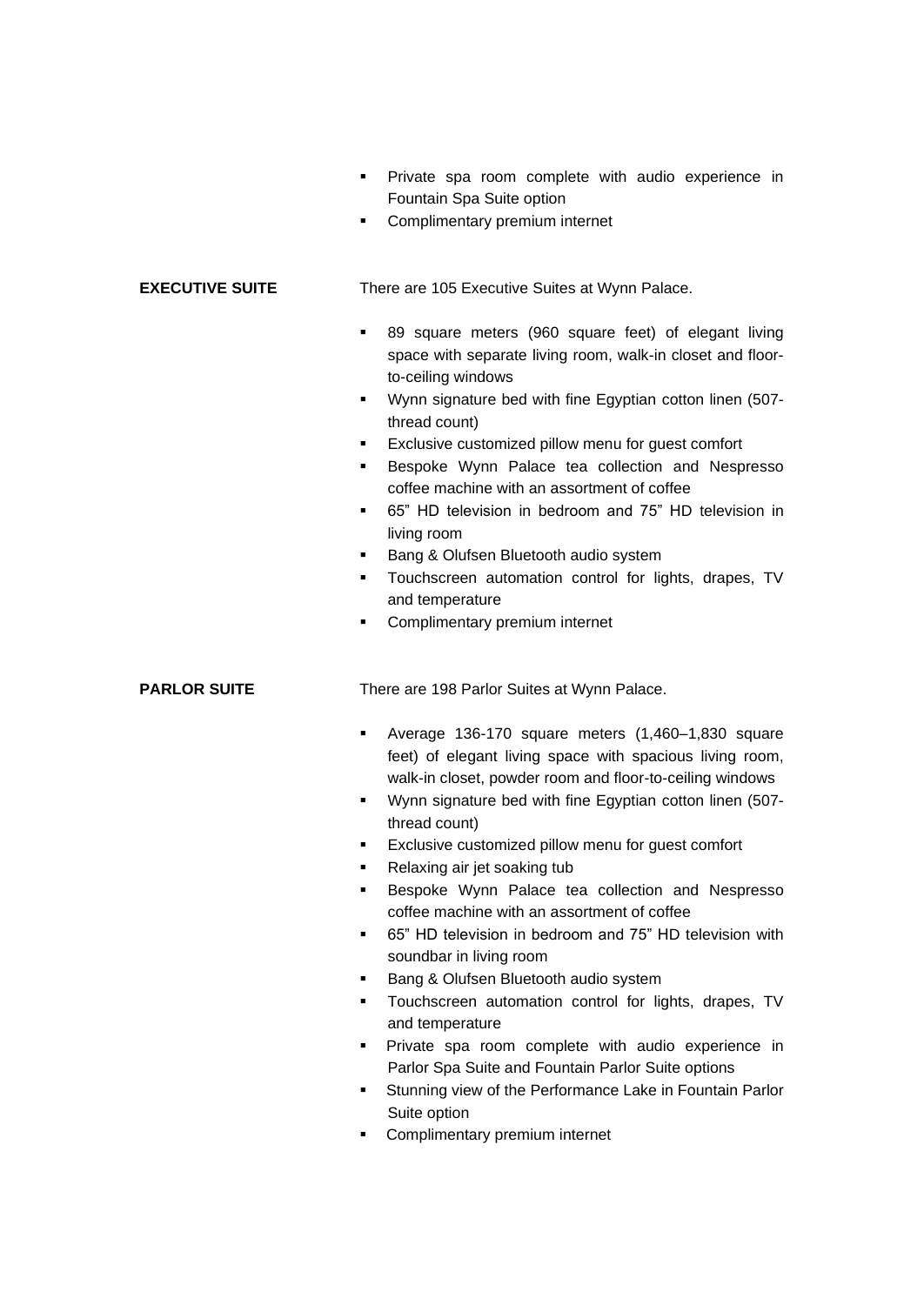**FOUNTAIN SALON SUITE** There are 18 Fountain Salon Suites at Wynn Palace.

- 269 square meters (2,900 square feet) of luxury living space with spacious living room, dining and bar area, entertainment room, walk-in closet, powder room and floor-to-ceiling windows with view of Performance Lake
- 24-hour personal butler service
- Wynn signature bed with 800-thread count Italian linen made by Frette
- Exclusive customized pillow menu for guest comfort
- Relaxing air jet soaking tub
- Personalized mini-bar, bespoke Wynn Palace tea collection and Nespresso coffee machine with a luxury assortment of coffee
- 65" HD television in bedroom, 75" HD television with soundbar in living room and 85" HD television with 5.1 surround sound system in media room
- Bang & Olufsen Bluetooth audio system
- Blu-ray DVD player and soundbar
- **·** Touchscreen automation control for lights, drapes, TV and temperature
- **•** Private spa room complete with audio experience
- **Exclusive access to the viewing deck of the Performance** Lake
- Complimentary premium internet

**PENTHOUSE** There are 4 Penthouses at Wynn Palace.

- 362 square meters (3,900 square feet) of elegant living space with a spacious living room, dining area, a grand piano, media room, powder room, two master suites each equipped with walk-in closet and floor-to-ceiling windows with view of the Performance Lake
- 24-hour personal butler service
- Wynn signature bed with 800-thread count Italian linen made by Frette
- Exclusive customized pillow menu for guest comfort
- Relaxing air jet soaking tub and steam shower
- Personalized mini-bar, bespoke Wynn Palace tea collection and Nespresso coffee machine with an assortment of coffee
- 85" HD television with 7.1 surround sound system in media room
- Bang & Olufsen Bluetooth audio system
- Blu-ray DVD player and soundbar
- **·** Touchscreen automation control for lights, drapes, TV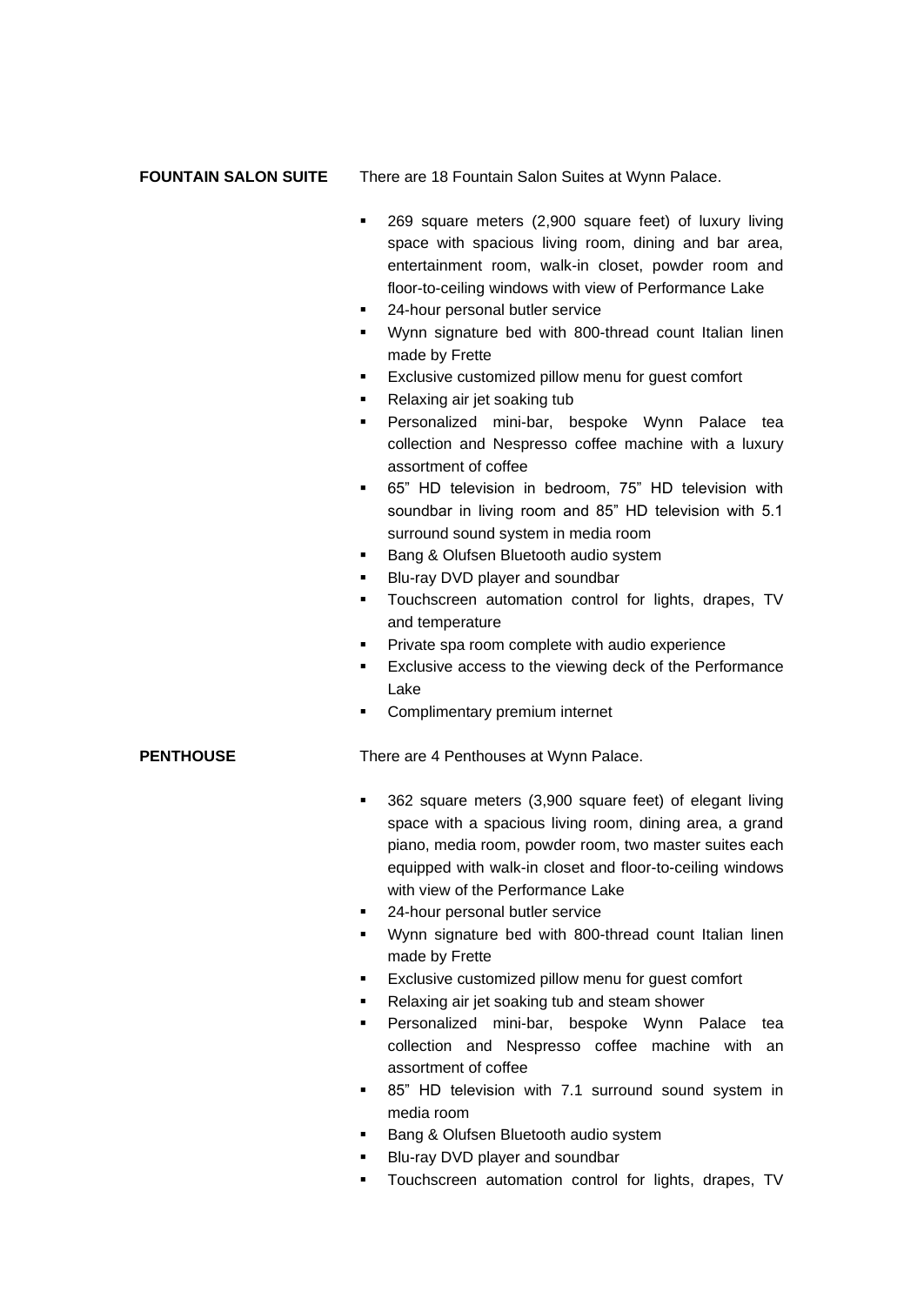and temperature

- **·** Private spa room complete with audio experience
- Complimentary premium internet

**GARDEN VILLA** There are 5 Garden Villas at Wynn Palace.

- Average 622-743 square meters (6,700–8,000 square feet) of elegant living space with floor-to-ceiling windows and doors that open out to an outdoor garden and a 45 meter-long swimming pool, a spacious living room, separate dining area, a grand piano, pool table, media room, powder room, walk-in closet, private salon and two master suites (three master suites in Three Bedroom Garden Villa)
- 24-hour personal butler service
- Wynn signature bed with 800-thread count Italian linen made by Frette
- Exclusive customized pillow menu for guest comfort
- Relaxing air jet soaking tub and steam shower
- Personalized mini-bar, bespoke Wynn Palace tea collection and Nespresso coffee machine with an assortment of coffee
- 85" HD television with 7.1 surround sound system in media room
- Bang & Olufsen Bluetooth audio system
- **■** Blu-ray DVD player and soundbar
- Touchscreen automation control for lights, drapes, TV and temperature Private spa room complete with audio experience
- **•** Private spa room complete with audio experience
- **Private gym room in Three Bedroom Garden Villa**
- Complimentary premium internet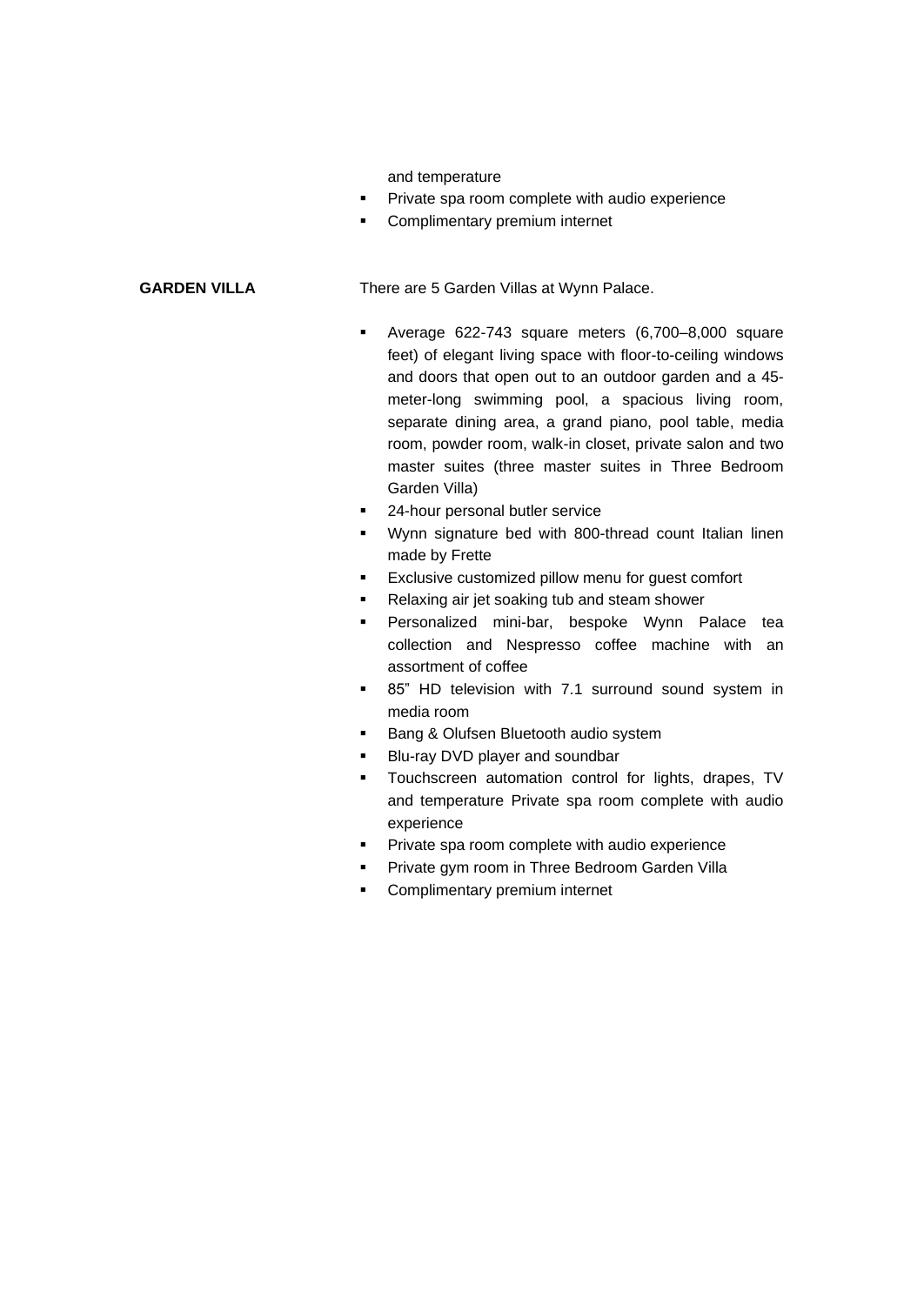# **DINING**

Dining at Wynn Palace is a multi-sensory experience that blends gastronomy with art and entertainment. The resort's talented teams of chefs are passionate about cooking, and create imaginative dishes with exceptional flair for guests to savor the finest culinary experiences.

## **FINE DINING**

**WING LEI PALACE** The award-winning Wing Lei Palace is not only the recipient of one Michelin star, it is also ranked on the prestigious, *Asia's 50 Best Restaurants* list and has garnered the Forbes Travel Guide Five-Star restaurant award for 4 consecutive years. The experienced Chinese chefs at Wing Lei Palace masterfully present the culture of Cantonese cuisine with each authentically created dish. The three-tiered dining room offers spectacular views of the Performance Lake, where music, light and water combine to provide mesmerizing entertainment. Diners can enjoy an array of hand-made dim sum and barbecued dishes served daily at lunch time, with seasonal menus showcasing classic favorites over dinner, all complemented by 40 specialty teas hand-selected by Wynn Palace's Tea Sommeliers.

Dress is casual elegant.

- Lunch is served from 12:00 p.m. to 3:00 p.m. daily.
- Dinner is served from 5:30 p.m. to 10:00 p.m. daily.
- Reservations recommended: (853) 8889 3663
- **SW STEAKHOUSE** For the best steak and seafood in town, the resort's signature steakhouse, which is rated a Five-Star restaurant by the esteemed Forbes Travel Guide, presents dinner as theatre with a reinvention of the classic dinner show. Exceptional seafood, including an astonishing range of lobster, shellfish and day-boat fish, complements the finest cuts of beef from the United States, Australia and Japan. Savor exquisite wines and Macau's finest collection of brown spirits as the lights darken, music fades and an aperture opens, amazing guests with a one-of-a-kind visual animation to delight the senses.

Dress is casual elegant. Children age 10 years and above are welcome.

- Dinner is served Thursday to Sunday from 5:30 p.m. to 11:00 p.m.
- Reservations recommended: (853) 8889 3663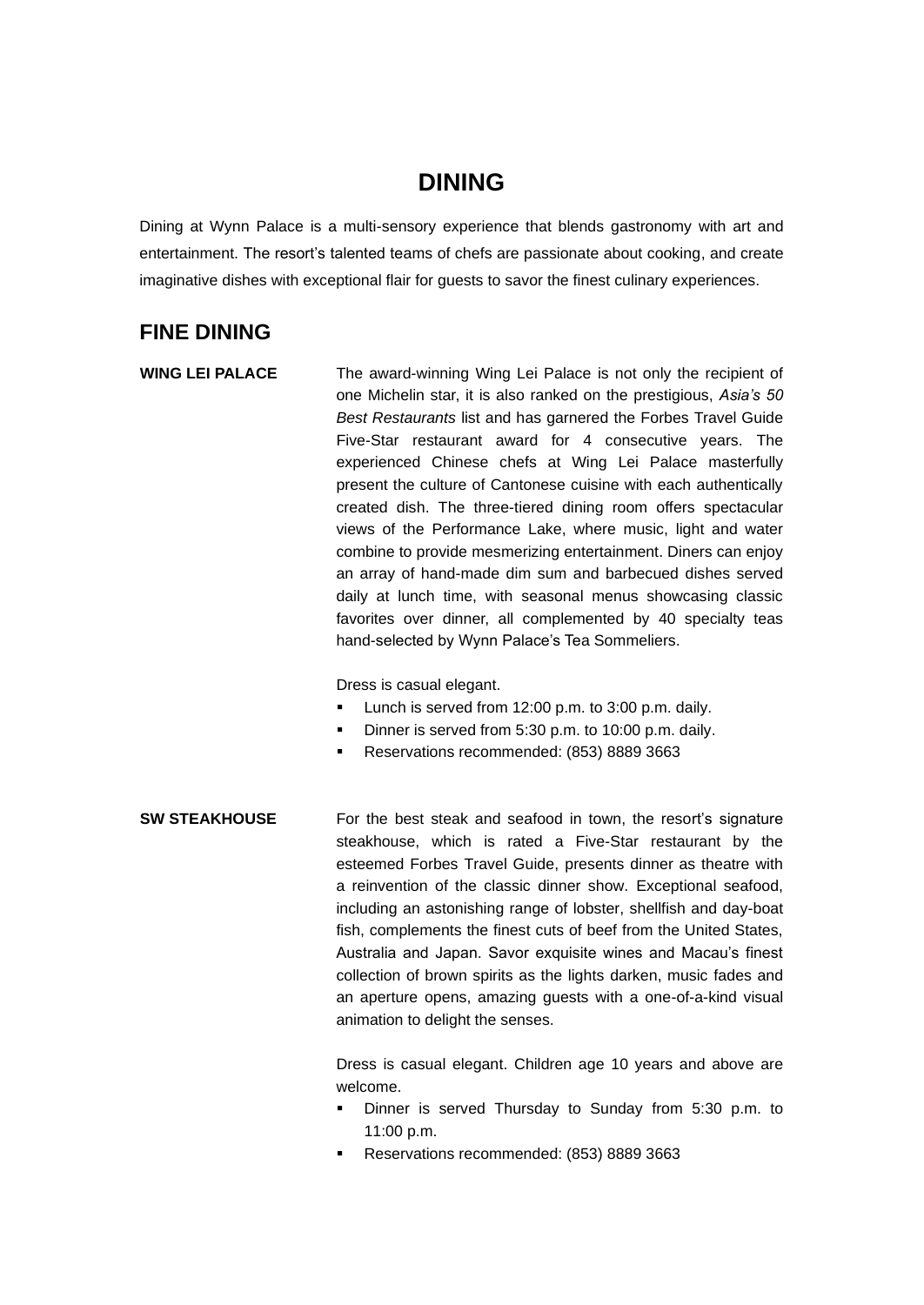| <b>MIZUMI</b> | Boasting an extraordinary team of Japanese Master Chefs,         |
|---------------|------------------------------------------------------------------|
|               | Mizumi is a true expression of Japanese culture, hospitality and |
|               | culinary heritage. Mizumi is also the proud recipient of the     |
|               | Forbes Travel Guide Five-Star award. Guests can savor kaiseki,   |
|               | omakase and teppanyaki in a vibrant and contemporary setting.    |
|               | A collection of rare and exclusive sakes, Japanese whiskies and  |
|               | craft beers complete this cultural immersion.                    |
|               |                                                                  |

Dress is casual elegant. Children age 10 years and above are welcome.

- Dinner is served Thursday to Sunday from 5:30 p.m. to 10:00 p.m.
- Reservations recommended: (853) 8889 3663
- **SUSHI MIZUMI Influenced by Tokyo's renowned sushi bars, Sushi Mizumi, the** recipient of Forbes Travel Guide Five-Star award, offers an intimate journey through the unique world of this Japanese culinary art. Offering only 12 seats at the counter, Master Sushi Chefs will serve diners the season's finest seafood imported fresh daily from Tokyo's famed Toyosu Market, providing an omakase experience that will delight the most discerning palate.

Dress is casual elegant. Children age 10 years and above are welcome.

- Dinner is served Thursday to Sunday from 5:30 p.m. to 10:00 p.m.
- Reservations recommended: (853) 8889 3663
- **SICHUAN MOON** Sichuan Moon, recipient of two Michelin stars, and named 'Best Restaurant of the Year' by the Forbes Travel Guide, embodies the essence of Sichuan cuisine in a refined and artful way. Gathering the highest quality ingredients from around the world, the chefs at Sichuan Moon introduce creative new culinary techniques to design artfully presented dishes and highlight the profound complexity of Sichuan cuisine. Diners can enjoy a collection of rare Chinese teas at the tea lounge, where each element of the brewing process – from the water, charcoal, tea leaves to the tea ware – is performed by professional tea masters.

Dress is casual elegant. Children age 10 years and above are welcome.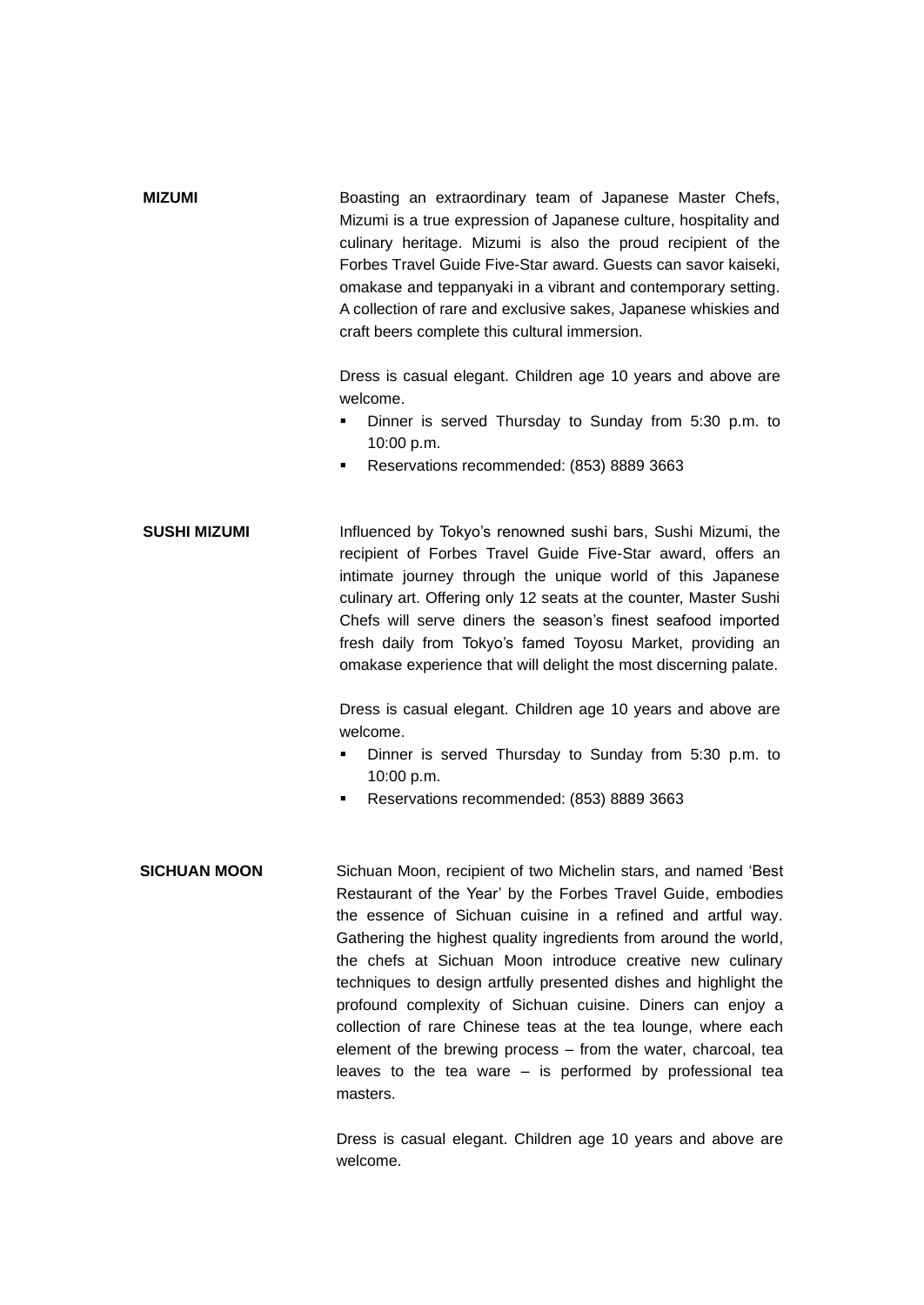- Dinner is served Thursday to Sunday from 6:00 p.m. to 11:00 p.m.
- Reservations recommended: (853) 8889 3663

## **CASUAL DINING**

**FONTANA** To create a hot pot experience that is truly authentic, the experienced chefs at Fontana go out of their way to gather the freshest and finest ingredients from all over the world and create their very own, homemade hot pot broths. Fontana, with its panoramic views to the Performance Lake – courtesy of dramatic floor-to-ceiling windows – is the perfect setting to indulge in a hot pot bursting with flavor while watching plumes of water dance to music.

Dress is casual.

- Breakfast and brunch are served Thursday to Sunday from 8:00 a.m. to 3:00 p.m.
- Dinner is served Thursday to Sunday from 5:30 p.m. to 11:00 p.m.
- Reservations recommended: (853) 8889 3663

**HANAMI** This is ramen unlike anyone has ever tasted. The menu features a daily selection of signature soup bases – *tonkotsu* (pork bone), miso and *shoyu* (soy sauce) served with freshly hand-spun noodles. This fast, fun 20-seat counter is the perfect place to refuel and get back to the action.

Dress is casual.

- Open from  $11:00$  a.m.  $-10:00$  p.m. daily.
- Enquiries hotline: (853) 8889 3663

**RED 8** Serving Chinese specialty cuisine in the heart of the action, the kitchen team at Red 8 serves congee, dim sum and Beijing Duck around the clock. The casual eatery features an open kitchen at the center where guests can appreciate an up-close view of the chefs in action. To cater to the needs of different customers, in addition to the entrance connecting to the casino, guests can also access Red 8 from the South Esplanade.

Dress is casual.

- Open 24 hours daily.
- Enquiries hotline: (853) 8889 3663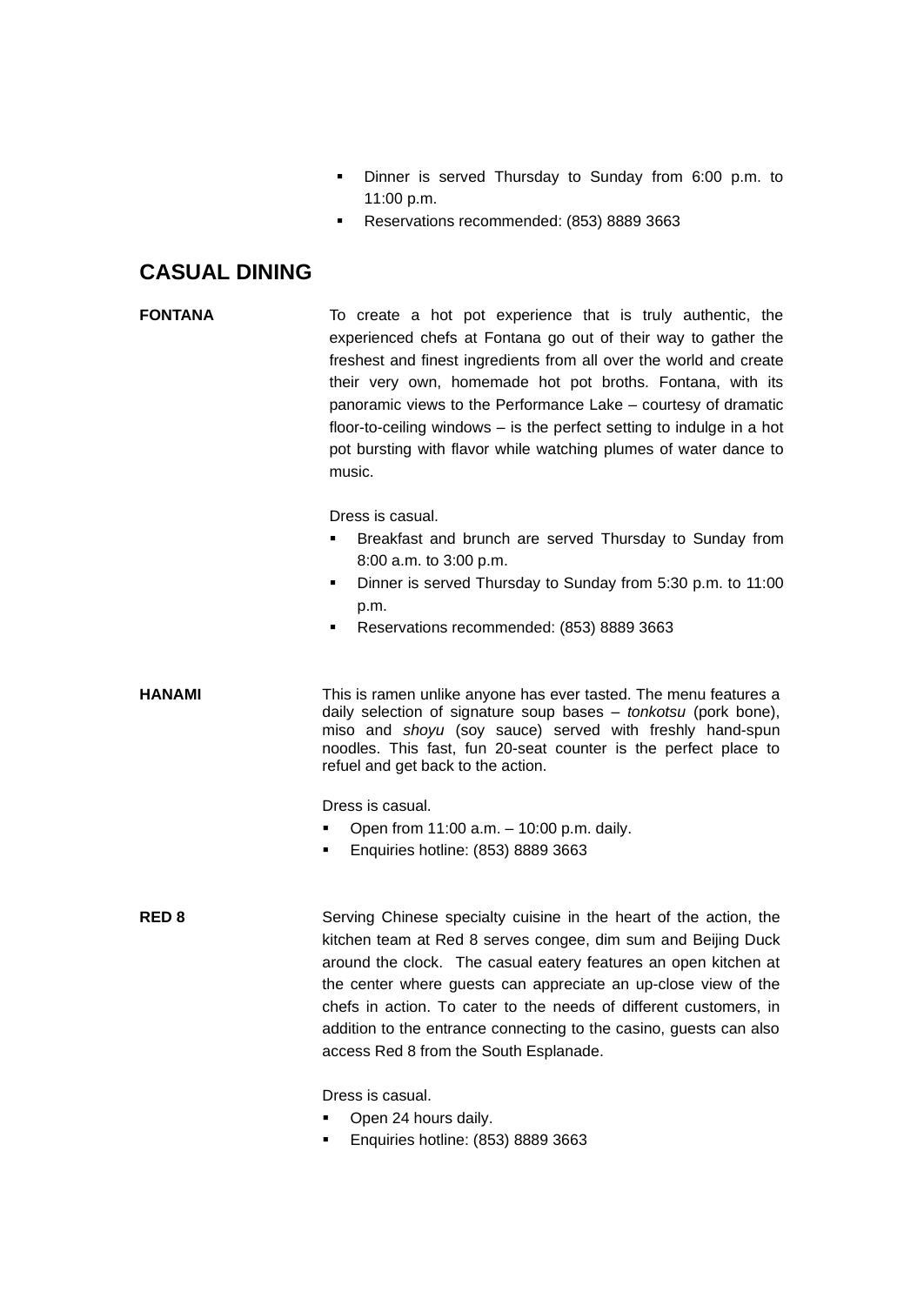| <b>99 NOODLES</b> | Led by chefs from Shaanxi and Shanxi, the birthplaces of<br>noodles, 99 Noodles serves Northern noodle classics hand- |
|-------------------|-----------------------------------------------------------------------------------------------------------------------|
|                   | pulled fresh by our resident master throughout the day. Familiar                                                      |
|                   | favorites are served in a fast paced, high-spirited setting. Nine                                                     |
|                   | noodles, paired with a choice of nine broths or garnishes, are                                                        |
|                   | featured alongside dim sum and other hot and cold specialties.                                                        |
|                   |                                                                                                                       |

Dress is casual and adults aged 21 and above are welcome to dine here as the restaurant is located on the casino floor.

- Open from 12:00 p.m. to 12:00 a.m. daily.
- Enquiries hotline: (853) 8889 3663

**PALACE CAFÉ** Palace Café offers delicious Macau and Hong Kong café-style delicacies and authentic Thai cuisine to satisfy every palate. Guests can relax amidst casual elegance and enjoy a premium pork chop bun, classic baked rice and the signature silky Hong Kong-style milk tea, or savor an aromatic Thai dish filled with hearty flavors, embarking on a gastronomic journey to experience local and Thai flavors at just one dining destination.

> Dress is casual and adults aged 21 and above are welcome to dine here as the restaurant is located on the casino floor.

■ Open Thursday to Sunday from 11:00 a.m. to 11:00 p.m.

■ Enquiries hotline: (853) 8889 3663

**PRONTO** Pronto features the freshly baked Napoli pizzas, crisp salads, Italian spaghetti, freshly squeezed juices and red wines, offering a truly Italian experience with an atmosphere reminiscent of Italy, where guests can enjoy dining indoors or al fresco.

Dress is casual.

- Open from 11:00 a.m. 10:00 p.m. daily. (Soft Opening)
- Enquiries hotline: (853) 8889 3663
- **BUNS & BUBBLES** Buns & Bubbles is a premier bakery in Macau that features exquisite Chinese pastries, where guests can enjoy one-of-akind baked delicacies and tea specialties throughout the day. Whether the customers are looking for a quick snack or a hearty meal, the daily freshly baked treats at Buns & Bubbles can deliver a satisfying gourmet experience that suits their needs.

Dress is casual.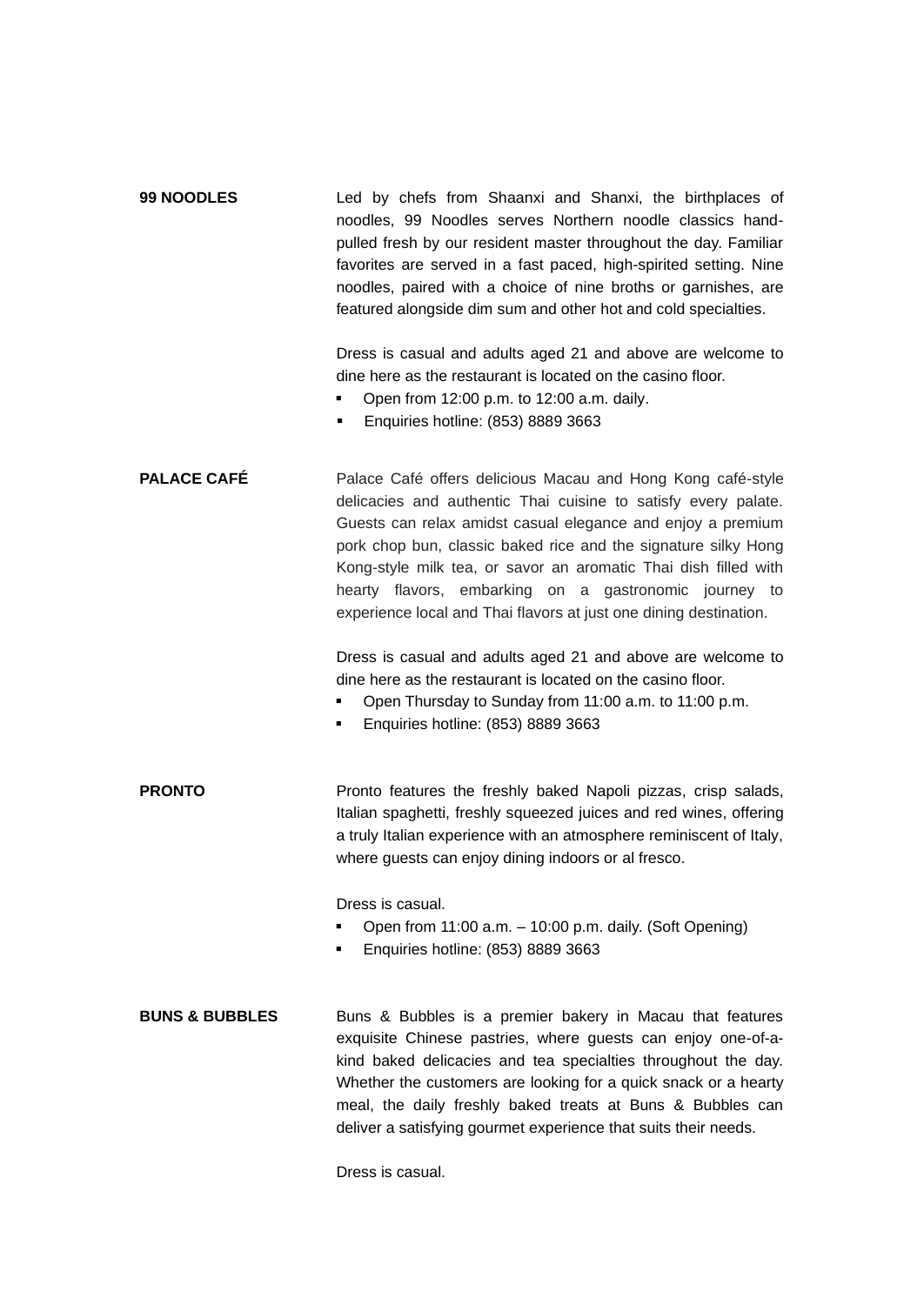- **•** Open from  $8:00$  a.m.  $-9:00$  p.m. daily.
- Enquiries hotline: (853) 8889 3663

**POOL CAFÉ** A rejuvenating oasis set within the lush gardens of the resort pool, enjoy al fresco dining and a full bar overlooking the Performance Lake. The menu includes lighter Asian and Western café favorites, afternoon snacks, fresh juices and tropical smoothies.

Dress is casual.

Pool café is currently closed until further notice

## **DESSERTS**

**SWEETS** Sweets is the best creamery in town. A colorful, fun and oh-soindulgent update to the grand European patisserie, it offers enticing treats that will delight any guest with a sweet tooth. Conceived as a dreamy childhood fantasy, the intoxicating smells of fresh Hong-Kong egg waffles draw everyone into a bounty of colorful pastries, ice cream, cakes, chocolates and milkshakes.

Dress is casual.

- Open from 10:00 a.m. 11:00 p.m. daily.
- Enquiries hotline: (853) 8889 3663

## **BAR & LOUNGE**

**WING LEI BAR** A jewel box in the heart of Cotai, Wing Lei Bar is a perfect place to indulge in a wide selection of fine gin, rare Japanese whiskeys, wines and Champagnes. An 18<sup>th</sup>-century crystal chandelier sets the stage for Wynn Palace's mixologists to create modern twists on classic cocktails, while the walls adorned with semi-precious stones create a decorative treasure hunt for guests to explore.

Dress is refined. Adults aged 18 and above are welcome.

- **•** Open from  $5:00$  p.m.  $-1:00$  a.m. daily.
- Enquiries hotline: (853) 8889 3663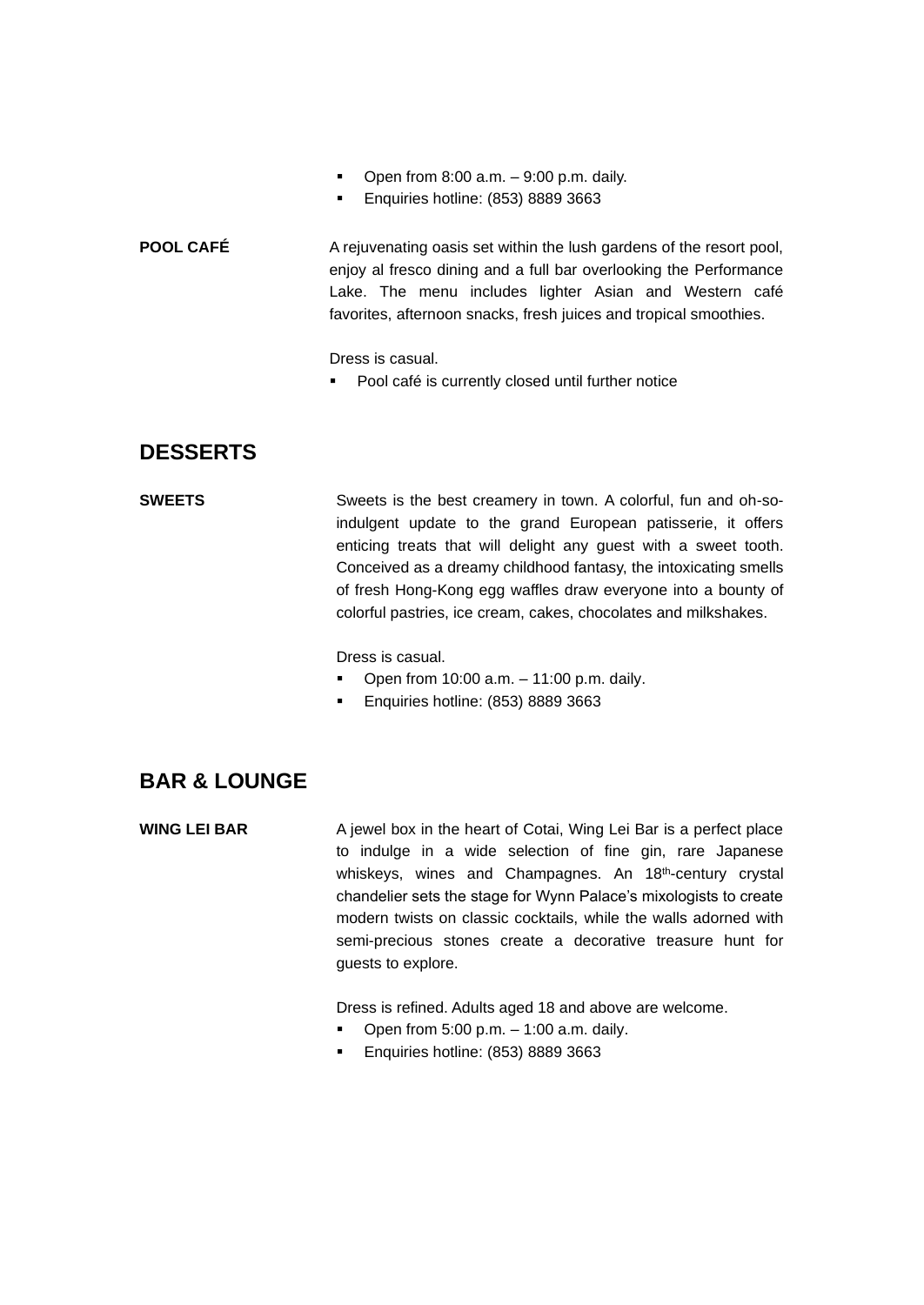# **SHOPPING**

Travelers in the mood for retail therapy will find the most fashionable names have made a home at Wynn Palace. With 9,848 square meters (106,000 square feet) of elegantly designed retail space, Wynn Esplanade ensures guests enjoy a Macau shopping experience like no other. This stylish shopping paradise features approximately 50 shops, including the latest in haute couture, accessories, jewelry and timepieces.

| <b>STORE HOURS</b>        | 10:00 a.m. to 10:00 p.m. from Monday to Thursday<br>10:00 a.m. to 12:00 a.m. from Friday to Sunday and on<br><b>Public Holidays</b><br>The Gift Shop: 10:00 a.m. to 12:00 a.m. daily<br>Girard-Perregaux: 24 hours daily                                                                                                                                                               |
|---------------------------|----------------------------------------------------------------------------------------------------------------------------------------------------------------------------------------------------------------------------------------------------------------------------------------------------------------------------------------------------------------------------------------|
| <b>ALEXANDER MCQUEEN</b>  | Innovative, emotional, uncompromising - all words that<br>describe the romantic and provocative fashion of Alexander<br>McQueen, a brand which has become synonymous with<br>modern British couture.                                                                                                                                                                                   |
| <b>AUDEMARS PIGUET</b>    | Audemars<br>Piguet<br>the<br>oldest<br>fine<br>watchmaking<br>is<br>manufacturer still in the hands of its founding families. Since<br>1875, the company has created numerous remarkable<br>masterpieces in the Vallée de Joux, writing some of the finest<br>chapters in the history of haute horlogerie.                                                                             |
| <b>BALENCIAGA</b>         | Balenciaga is the paragon of luxury and originality. Founded<br>by Spanish-born Cristóbal Balenciaga in<br>1919<br>and<br>established in Paris in 1936, the iconic French fashion house<br>defined the concept of modernity and elegance through the<br>mastery of techniques and the use of innovative fabrics.                                                                       |
| <b>BALLY</b>              | Innovation. Functionality. Modernity. Since 1851, these three<br>principles symbolize the enduring pioneer spirit of founder<br>Carl Franz Bally - an ethos that continues to imbue this<br>authentic Swiss brand with its visionary commitment to<br>cutting-edge techniques and world-class craftsmanship.<br>Today, Bally is the unique Swiss luxury shoe and<br>accessories brand. |
| <b>BRUNELLO CUCINELLI</b> | Founded in Italy in 1978, Brunello Cucinelli is an Italian<br>maison operating in the absolute luxury goods sector which<br>specializes in cashmere and is now one of the most<br>exclusive brands in the international informal luxury prêt-à-<br>porter sector.                                                                                                                      |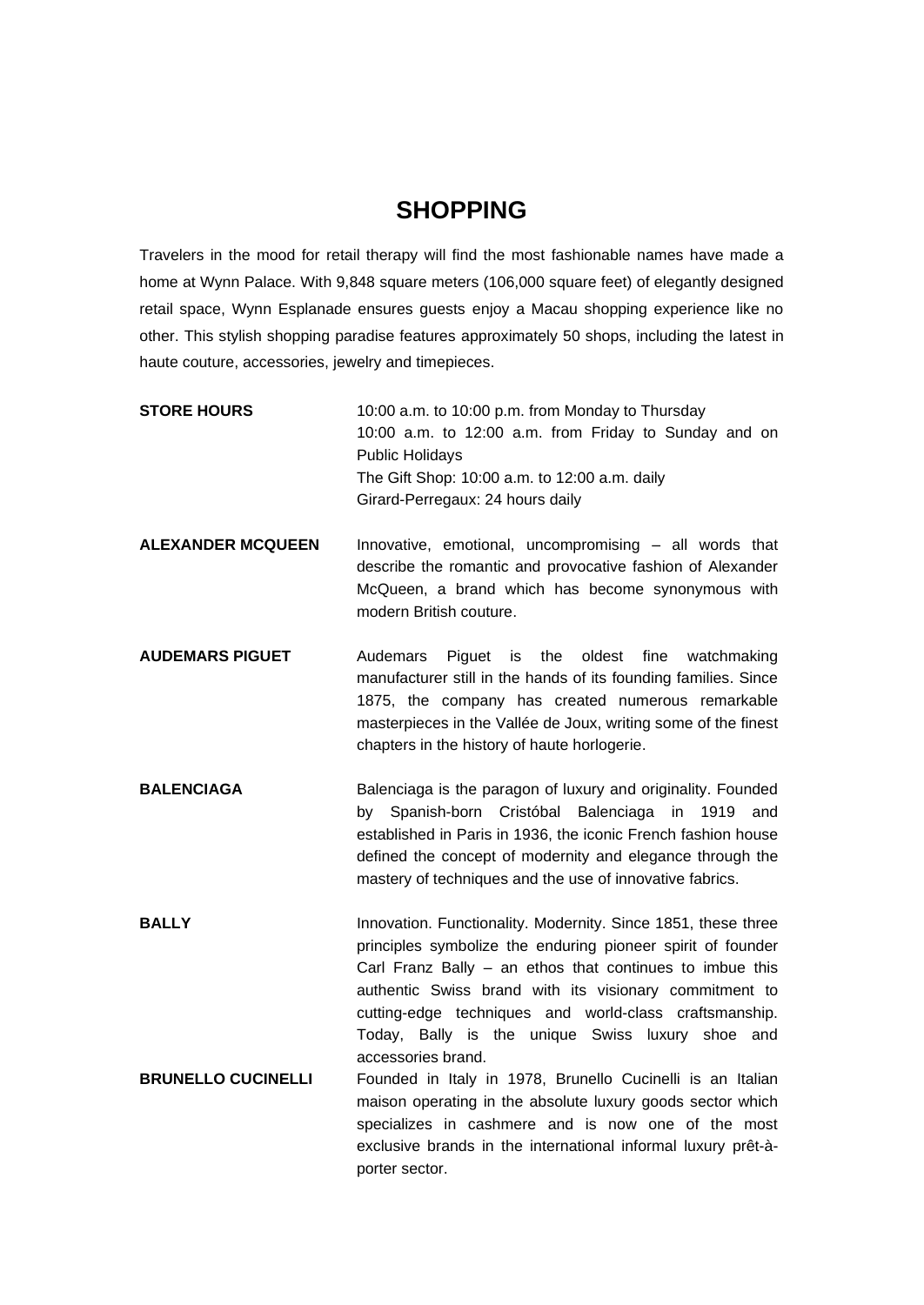| <b>BURBERRY</b>            | Burberry is synonymous with quality, innovation, style and<br>disheveled elegance. All collections and accessories are<br>naturally influenced by over 150 years of practical and<br>modern outerwear design with a relaxed and distinctly British<br>attitude.                                                                                                                                         |
|----------------------------|---------------------------------------------------------------------------------------------------------------------------------------------------------------------------------------------------------------------------------------------------------------------------------------------------------------------------------------------------------------------------------------------------------|
| <b>BVLGARI</b>             | Founded in Rome in 1884, BVLGARI is one of the global<br>players in the luxury market. The company has 200 stores in<br>the most exclusive shopping areas in the world, including a<br>product portfolio that ranges from jewels and watches to<br>accessories and perfumes.                                                                                                                            |
| <b>CARTIER</b>             | Proclaimed by British King Edward VII as "King of Jewelers,<br>Jewelers to Kings", Cartier is one of the world's top luxury<br>brands. Founded in 1847, with a history spanning more than<br>160 years, Cartier has established a unique position in the<br>creation of jewelry and timepieces.                                                                                                         |
| <b>CHANEL</b>              | The CHANEL boutique showcases the latest creations<br>around the House's iconic style, modern and yet feminine -<br>from ready-to-wear to shoes, sunglasses, handbags, small<br>leather items, to fine jewellery as well as watch collections.                                                                                                                                                          |
| <b>CHOPARD</b>             | Founded in 1860, Chopard is an internationally acclaimed<br>family-owned and managed Swiss luxury watch and jewellery<br>brand, pervading by the spirit instilled in its tradition and<br>nurtured by a blend of fine craftsmanship and state-of-the-art<br>technical developments.                                                                                                                     |
| <b>CHRISTIAN DIOR</b>      | Since 1947, Christian Dior has been synonymous with<br>ultimate luxury, feminine elegance and couture creativity.<br>Dior offers a full range of this fashion season's must-haves of<br>ready-to-wear, leathergoods and accessories, designed by<br>Maria Grazia Chiuri, Artistic Director of Christian Dior.                                                                                           |
| <b>DOLCE &amp; GABBANA</b> | Established in Milan in 1985, Dolce & Gabbana is one of the<br>leading international players in the luxury sector. The brand<br>expresses distinctive style and its solid DNA is based on<br>sartorial ability, craftsmanship and Sicily's Mediterranean<br>culture. Dolce & Gabbana carries collections of high-end<br>clothing, leather goods, footwear, accessories, fine jewelry<br>and timepieces. |
| <b>DUNHILL</b>             | Design driven, with style, innovation and excellence, dunhill<br>is a British luxury brand led by the new vision of Creative                                                                                                                                                                                                                                                                            |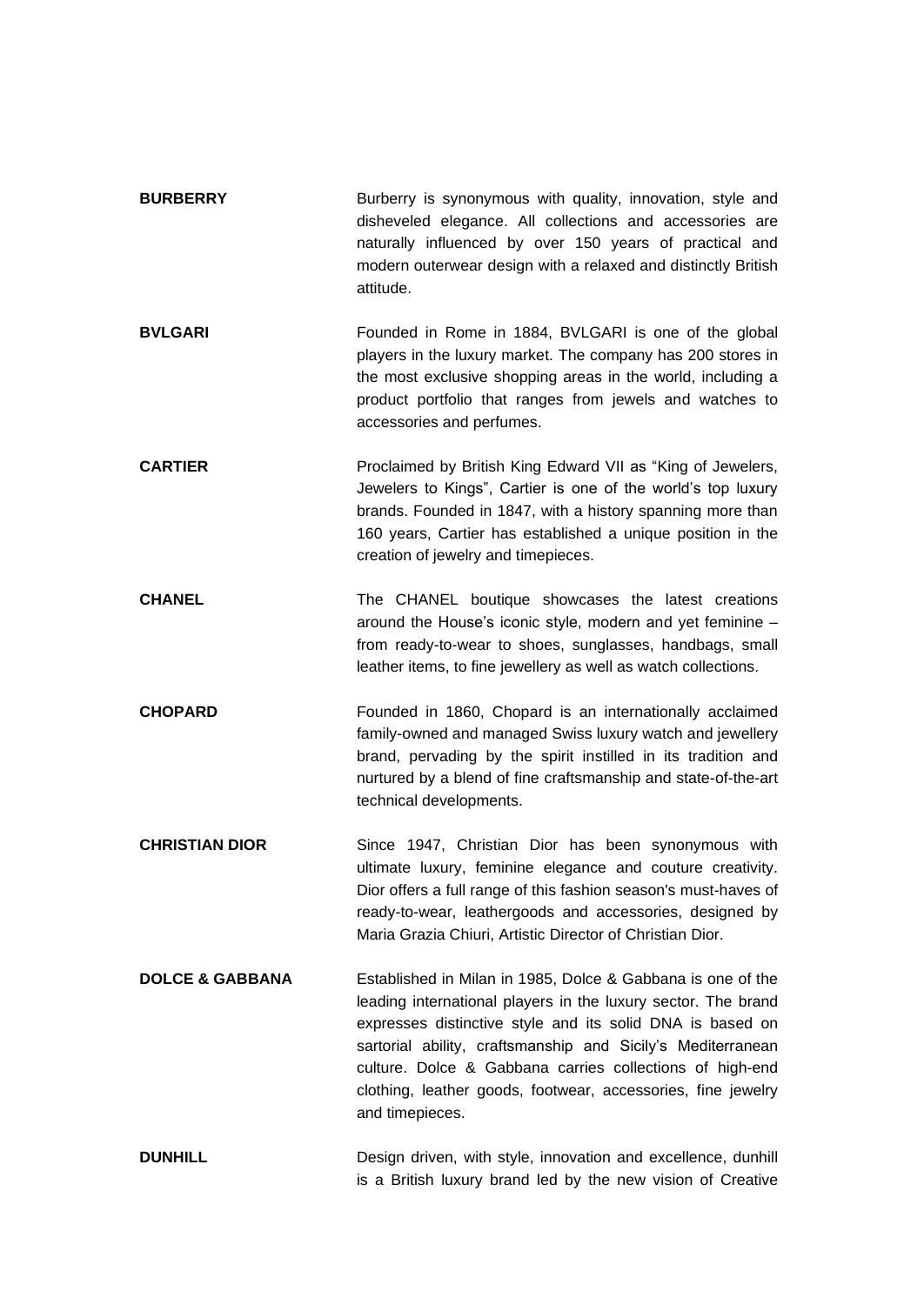Director, Mark Weston and CEO, Andrew Maag. Founded in 1893 by Alfred Dunhill, the House maintains the values of craftsmanship, tailoring and quality, while leading a discreet revolution in ready to wear and accessories.

- **ETRO** Founded by Gimmo Etro in 1986, Etro is an Italian luxury brand, which is New Tradition, the sum of artisan know-how and creative experimentation. The materials, the workings and a special talent with prints are what make Etro unique and unrepeatable.
- **FABIO CAVIGLIA** Fabio Caviglia opened his first store in Rome in 1963 on the Via Veneto. Forty years later, the fashion house remains one of the most respected brands in men's fashion, producing elegant, refined luxury menswear, handmade in Italy for a discerning clientele.
- **FENDI** The house of FENDI was established in Rome in 1925. Silvia Venturini Fendi is given responsibility of Leather Goods Accessories and the Menswear line in 1994. In September 2020, Kim Jones is appointed Artistic Director of Haute Couture and Ready-to-Wear for Women. Today FENDI is synonymous with quality, tradition, experimentation and creativity.
- **FRANCK MULLER** The Swiss watch manufacturer Franck Muller has been dazzling the world with major technical advances in the history of Haute Horlogerie. Distinguished by its groundbreaking innovations through its heritage trademark, the brand reinforces its highly acclaimed title as the "Master of Complications" by achieving more than 50 world premieres and patents.
- **GIORGIO ARMANI** The Giorgio Armani collection came into being in 1975, the collection stands out for the excellence of its manufacture, the extreme attention to detail, the purity of the lines and the use of high quality materials.
- **GIRARD-PERREGAUX** Girard-Perregaux is a Swiss luxury watch manufacturer that traces its origins to 1791. The history of Girard-Perregaux has been marked by legendary watches that combine extraordinary design with innovative artisanship including the award-winning timepiece La Esmeralda, Tourbillon with Three Gold Bridges.
- **GRAFF** Founded in London in 1960 by Laurence Graff, the brand is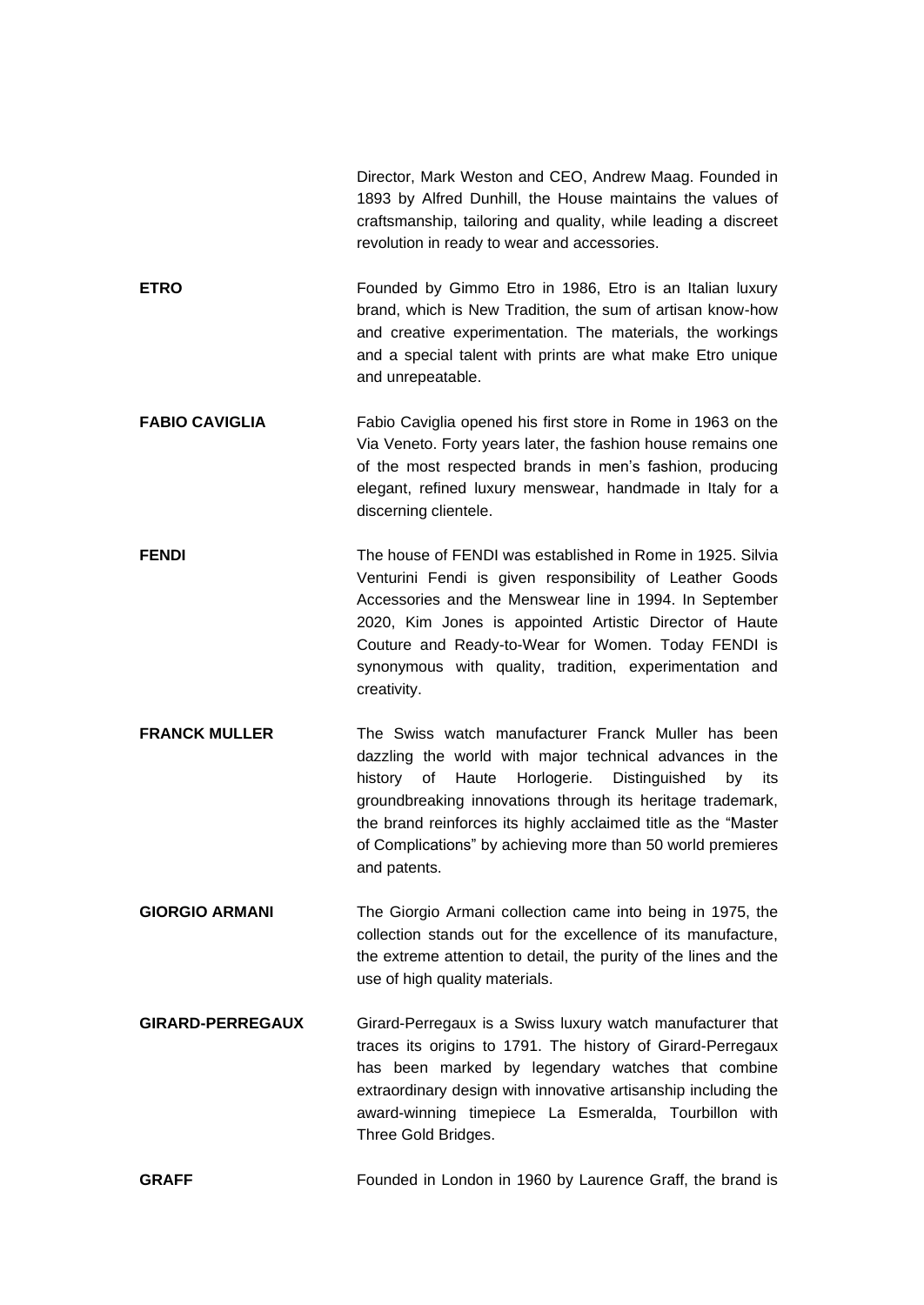|                         | synonymous with the most fabulous jewels in the world.<br>Vertically integrated and a family business, Graff is involved<br>in every stage of the jewelry production, from sourcing to<br>cutting, design and setting. Currently, Graff has over 50<br>salons worldwide.                                                                                                                                                     |
|-------------------------|------------------------------------------------------------------------------------------------------------------------------------------------------------------------------------------------------------------------------------------------------------------------------------------------------------------------------------------------------------------------------------------------------------------------------|
| <b>GUCCI</b>            | Gucci is one of the world's leading luxury fashion brands,<br>founded in Florence in 1921. With a renowned reputation for<br>Italian craftsmanship, Gucci<br>quality<br>and<br>designs,<br>manufactures and distributes highly desirable products such<br>as leather goods, shoes, ready-to-wear, silks, timepieces and<br>fine jewelry. Gucci is part of the Kering Group.                                                  |
| <b>HERMÈS</b>           | Founded in 1837 in Paris as a harness and saddle maker,<br>Hermès has been synonymous with superb craftsmanship,<br>the pursuit for finest quality in materials, and the continued<br>quest for new innovation.<br>Hermès today houses a full range of product families: leather<br>bags and luggage, equestrian, silk scarves, women's and<br>men's wear, tableware, etc, and is distributing all over the<br>world.        |
| <b>HUBLOT</b>           | "Hublot - A different way to progress" say those who know<br>this unique Swiss watch company, where each moment<br>moves forward to create future at breathtaking speed. From<br>watch complications and revolutionary materials to world-<br>class collaborations like Ferrari, FIFA™ World Cup & Italia<br>Independent, Hublot characterizes itself through "Art of<br>Fusion" philosophy, bringing tradition into future. |
| <b>JAEGER-LECOULTRE</b> | The Maison was born in La Vallée de Joux in Switzerland in<br>1833. Each watch, from the calibre to the case, is designed,<br>made and assembled by the master watchmakers. It<br>demands inventiveness, determination, hard work and<br>courage.                                                                                                                                                                            |
| <b>JIMMY CHOO</b>       | Jimmy Choo encompasses a complete luxury accessories<br>brand. Women's shoes remain the core of the product offer,<br>alongside<br>handbags,<br>small<br>leather<br>goods,<br>scarves,<br>sunglasses, eyewear, belts, fragrance and men's shoes.<br>Jimmy Choo has a global store network encompassing more<br>than 200 stores. It is part of the Capri Holdings Limited luxury<br>fashion group.                            |
| <b>LONGINES</b>         | LONGINES, the prestigious Swiss watchmaker with more<br>than 180 years of history in traditional watch-making,                                                                                                                                                                                                                                                                                                               |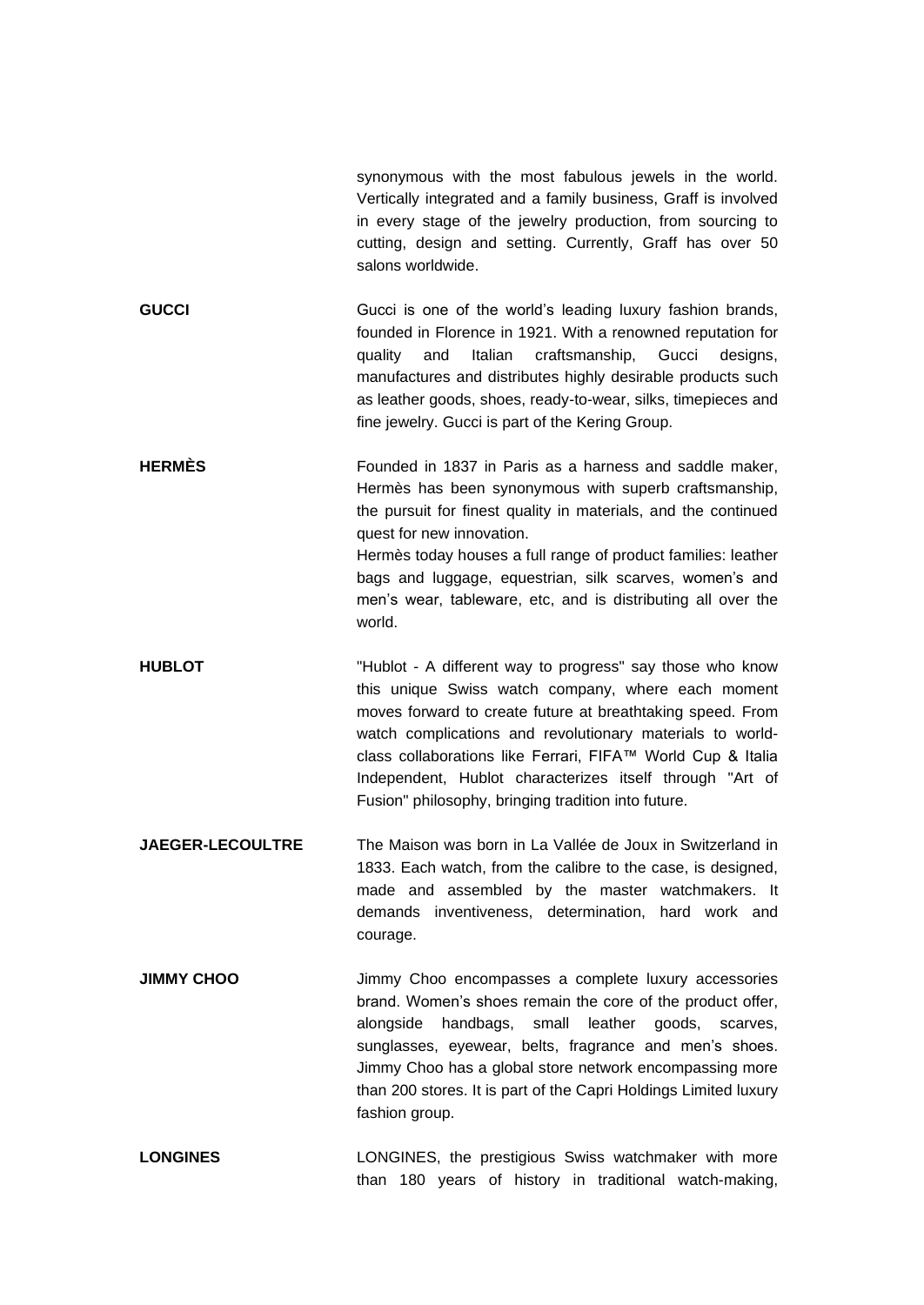timeless elegance and precision. The brand combines elegance and modernity which embody LONGINES' philosophy "Elegance is an attitude".

- **LOUIS VUITTON** Since 1854, Louis Vuitton has brought unique designs to the world, combining innovation with style, always aiming for the finest quality. Faithful to its heritage, Louis Vuitton has opened its doors to architects, artists and designers across the years, all the while developing disciplines such as readyto-wear, shoes, accessories, watches, jewellery, fragrance and stationery.
- **MESSIKA** Messika was established in Paris in 2005 by Valérie Messika. Inherited passion for diamond from her father, the famous diamond merchant André Messika, Valerie decided to devote herself to diamond while following her own path."My goal is simple – I want diamonds to accompany women everyday and also during the most beautiful moments of their lives."
- **MIU MIU** Created by Miuccia Prada in 1993, Miu Miu conflates femininity and feminism, luxury and intelligence. The Miu Miu woman has a strong identity: creative, curious, and independent.
- **MONCLER** Founded in Grenoble, France in 1952, Moncler has combined style with constant technological research assisted by experts in activities linked to the mountain world. The brand carries a wide range of Moncler clothing and accessories from day-to-day city life to professional mountain outfits.
- **MOYNAT** Established as a trunk-maker in 1849, Moynat is a Parisian Maison with a storied heritage of unique imagination and savoir-faire inherited from the 19th century. A luxury leather goods maison that has cultivated a history of freedom and wonder in exceptional bags, accessories, and objets d'art celebrating artisanal craftsmanship and personalization.
- **PANERAI** Founded in Florence in 1860 as a workshop, for many decades Officine Panerai supplied the Italian Navy. Today, Officine Panerai develops and crafts its movements and watches at its Neuchâtel manufacture, being a natural blend of Italian design and Swiss technology.
- **OMEGA** Founded in 1848, OMEGA is a watch brand synonymous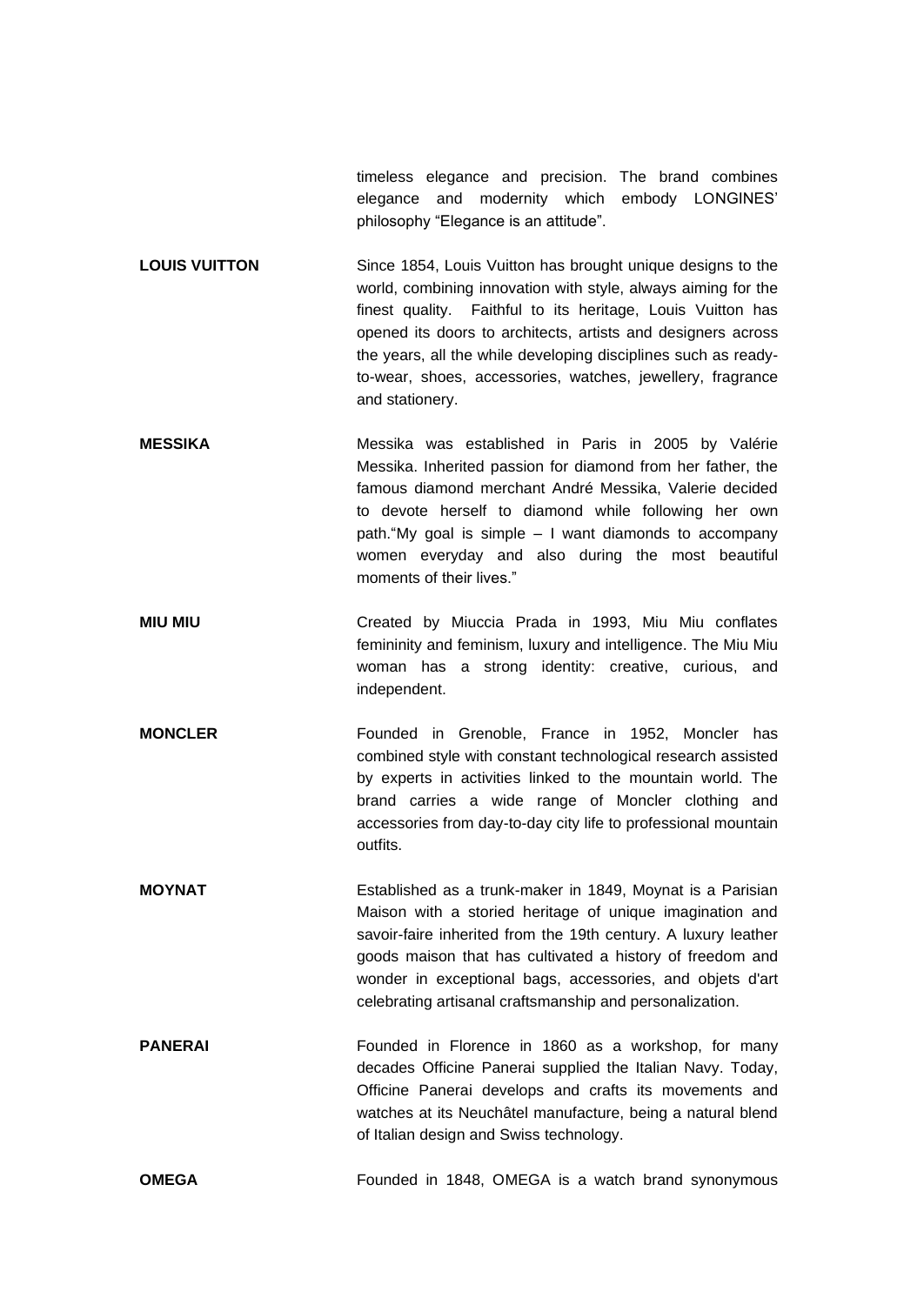with excellence, innovation and precision. The company is defined by its pioneering spirit, demonstrated by revolutionary watchmaking, sports timekeeping and the exploration of oceans and space. Today, OMEGA is proudly represented by a family of brand ambassadors, including James Bond.

**PACIFIC CIGAR** Pacific Cigar is a stylishly designed store offering premium hand-rolled cigars and cigar accessories such as Elie Bleu, Dunhill, S.T. Dupont and Siglo. The locale features a walk-in humidor, where cigars are stored at just the right temperature and humidity to ensure they are always kept at optimum condition.

**PHILIPP PLEIN** PHILIPP PLEIN designs unique creations, interpreting an extraordinary contemporary lifestyle. The PHILIPP PLEIN brand and lifestyle are a tribute to the passionate individualist who transforms their innermost desires into reality, who makes a daily promise to live their dreams.

- **PIAGET** Conceived as an invitation to embark on an evocative journey through the universe of Piaget, the Piaget Wynn Palace boutique is a manifesto of the unique blend of skills in Haute Horlogerie and Haute Joaillerie, two fields of expertise which the brand has mastered.
- **PRADA** The history of Prada begins in 1913 when Mario Prada, Miuccia Prada's grandfather, opened the first Prada store in Milan. Today Prada offers men's and women's leather goods, clothing and footwear, combining contemporary, innovative and sophisticated design with the uniqueness of handcrafted products. Prada also operates in the eyewear and fragrance sector.
- **PUYI OPTICAL** Founded in 2001, Puyi presents a tailored selection of brands and collaborations, through collections that house some of the most sought-after eyewear names.

Our retails stores span a range of shopping experiences, from period-themed concepts with serene salons and exclusive exhibitions, to discrete VIP escapes for privileged aficionados.

**RICHARD MILLE Richard Mille endeavored to apply the techniques and** materials found in the most innovative sectors including the domains of F1 racing car development and the aerospace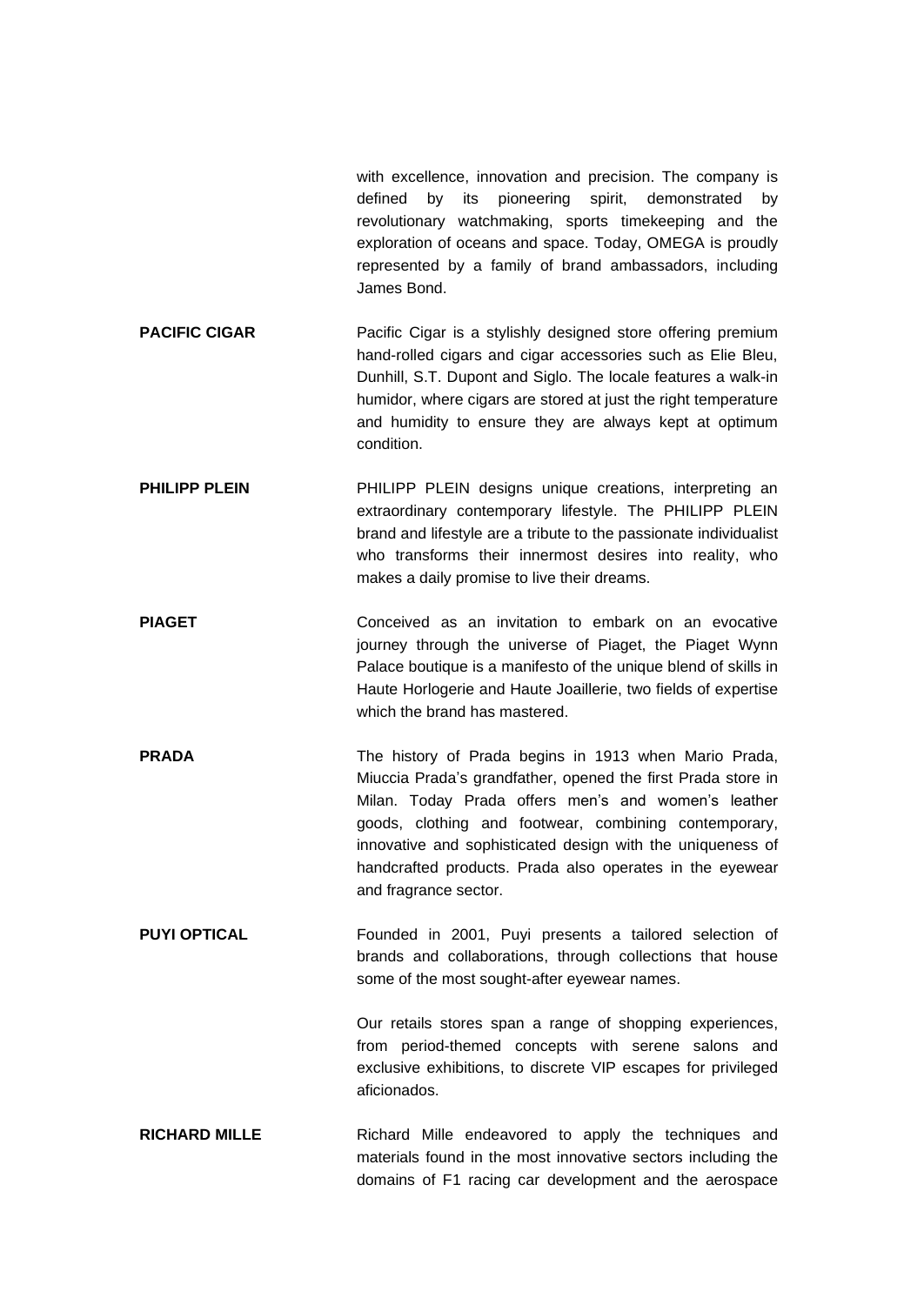industry to watchmaking with the goal of creating an extreme timepiece.

- **RIMOWA** Rimowa is a global leader in premium luggage. Since 1898, it has placed quality and innovation at its core to create functional tools for a lifetime of movement. In 2017, RIMOWA joined LVMH; launched Never Still, a collection of bags for daily use that heralded its evolution into a cult mobility brand.
- **ROGER DUBUIS** Roger Dubuis has been at the forefront of contemporary Haute Horlogerie since 1995. Its audacious creations, firmly anchored in the 21st-century, bear the mark of all the savoirfaire and expertise of the finest watchmaking mechanisms combined with powerful and daring designs.
- **ROGER VIVIER** Roger Vivier has been making women's dreams come true since 1937, when Monsieur Roger Vivier opened his boutique in Paris. For decades, his creations have adorned the feet of the most desirable & powerful women all over the world. The Maison stands for absolute creativity & rarity – a heritage that continues with Creative Director, Gherardo Felloni.
- **SAINT LAURENT** Founded in 1961, Yves Saint Laurent was the first couture house to introduce, in 1966, the concept of luxury prêt-àporter with a collection called "Saint Laurent Rive Gauche", synonymous with youth and freedom. This shift represented a first critical step in the modernization of fashion and revolutionized the socio-cultural landscape.
- **SALVATORE FERRAGAMO** Salvatore Ferragamo is one of the world's leaders in the luxury industry. The uniqueness and exclusivity of its creations, along with style, creativity and innovation enriched by the quality and superior craftsmanship of the 'Made in Italy' tradition, have always been the hallmarks of the products.
- **STEFANO RICCI** Florentine designer Stefano Ricci rose to success in 1972 with his family-run luxury fashion house. Initially starting out with fine silk ties, he soon set himself apart from the rest with a collection of handcrafted designs aimed at the globally discerning gentleman.
- **T GALLERIA BEAUTY BY DFS** DFS Group is the world's leading luxury travel retailer. T Galleria by DFS offers customers an expertly curated collection of the world's leading luxury brands in modern and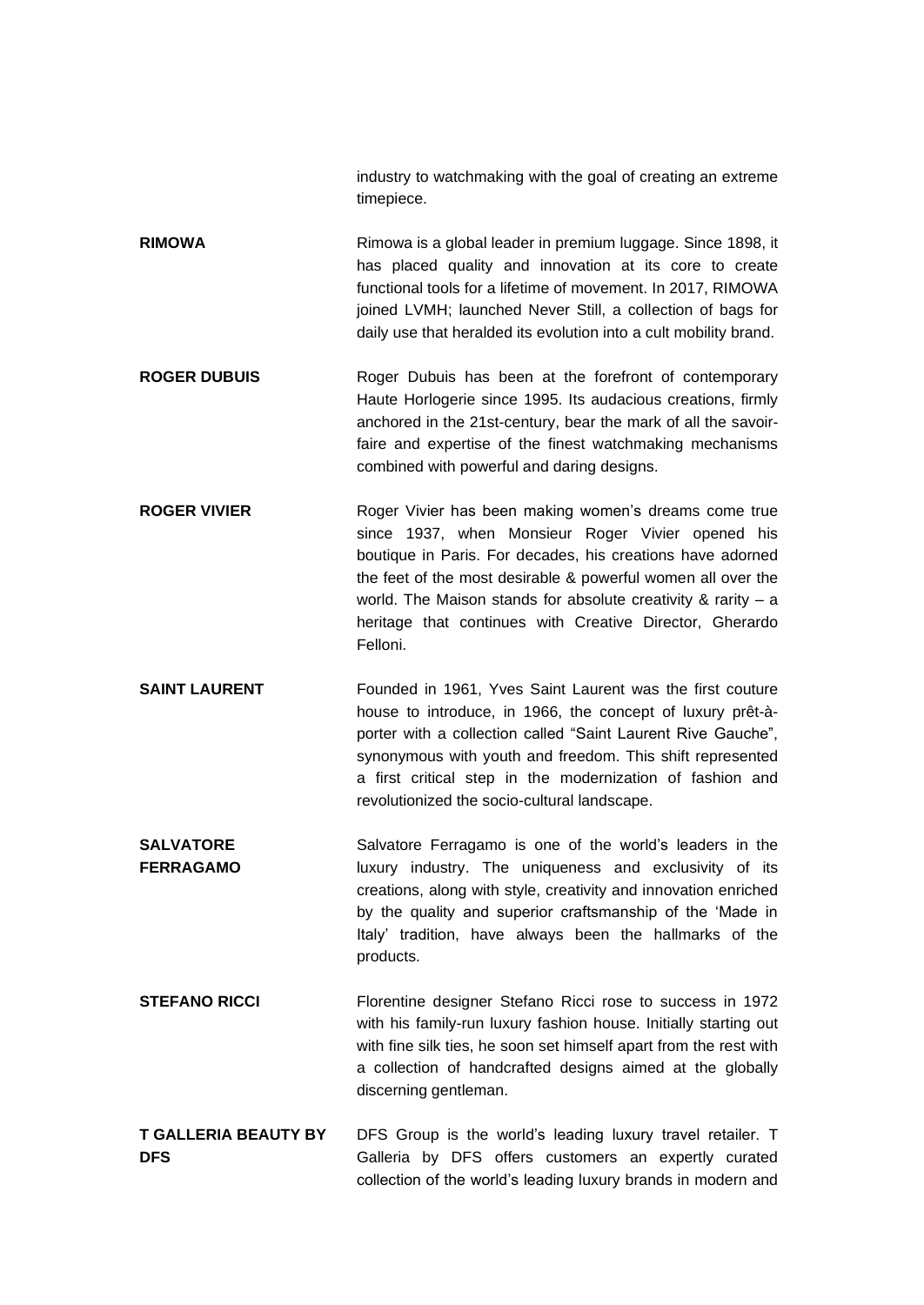inviting shopping environments. Wynn Palace Beauty-only Galleria will feature 18 of the top global luxury Beauty brands.

- **THE GIFT SHOP** The Gift Shop is the stop for daily necessities, as well as a variety of unique souvenirs to take home. From the signature Wynn linen collection to beautiful fine art reproductions and select in-room items, this charming outlet has it all.
- **TIFFANY & CO.** Tiffany & Co. is the world's premier jewelers and America's house of design. Since 1837, Tiffany creations in diamonds and precious metals have captivated the hearts of international leaders, royalty and celebrities everywhere.
- **VACHERON CONSTANTIN** Founded in 1755, Vacheron Constantin is the world's oldest watch Manufacture in continuous production for over 260 years, faithfully perpetuating a proud heritage of watchmaking excellence and stylistic sophistication through generations of master craftsmen.
- **VALENTINO** Maison Valentino plays a major role in the luxury division through tradition and innovation, a necessary combination for a creative industry that generates the sense of beauty.

Valentino's fashion is displayed through the Haute Couture line, Prêt-à-Porter lines and the Valentino Garavani accessories lines.

- **VAN CLEEF & ARPELS** Founded since 1906, Van Cleef & Arpels has remained faithful to its highly distinctive style characterized by poetry, refinement, creativity and artistic sensibility – such as the Alhambra® motif, the Zip necklace or the Mystery Set™ technique that have given birth to jewelry and watchmaking collections redolent of dreams and enchantment.
- **VERSACE** Founded in 1978, Gianni Versace S.p.A. is one of the leading global fashion design houses. Under the Artistic Direction of Donatella Versace since 1997, Versace designs, manufactures, distributes and retails fashion and lifestyle products including haute couture, women's and men's readyto-wear, jewelry, watches, accessories, fragrances and furniture.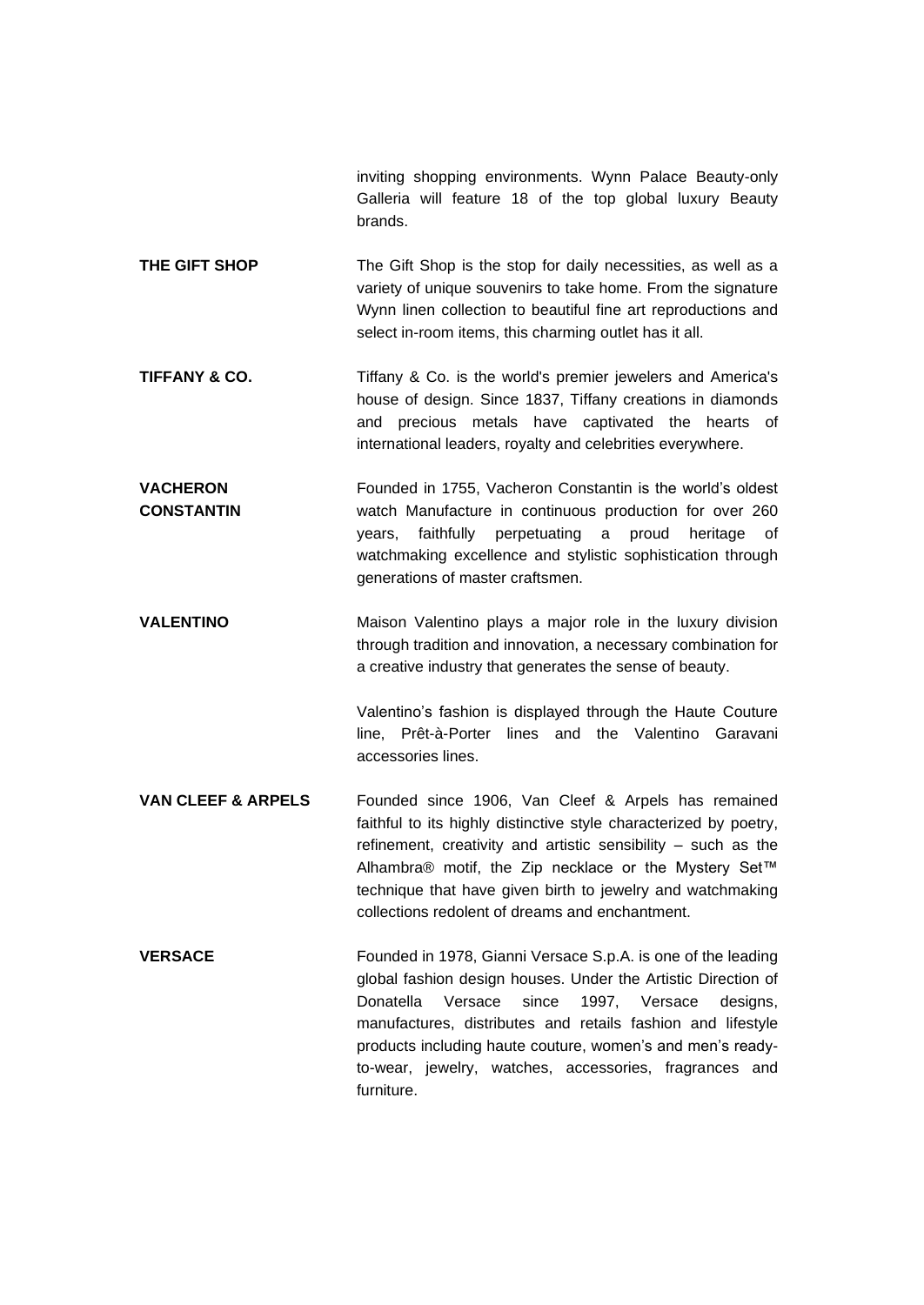# **CONVENTION, MEETING AND BANQUET SERVICES**

From an intimate affair to large conventions on a grand scale, Wynn Palace's dedicated team is always on hand to design and execute perfect, bespoke events. Sophisticated and elegant, the Grand Theater Ballroom offers the ideal backdrop for any occasion. The resort is also home to flexible Meeting and Convention venues that are beautifully designed with lacquer, polished mirrors and custom folding dividers decorated with intricate embroidery of classic 18th-century *chinoiserie* design.

| <b>BALLROOM, MEETING</b><br><b>ROOMS AND</b><br><b>BOARDROOMS</b> | Wynn Palace features 3,438 square meters (37,000 square<br>feet) of flexible, multi-purpose meeting space including four<br>meeting rooms providing 10 flexible configurations, two<br>purpose-built boardrooms and a pillarless 1,620-square-meter<br>(17,400-squarefoot) Grand Theater Ballroom with a theatrical-<br>standard stage.                                                                                                                                                                                            |
|-------------------------------------------------------------------|------------------------------------------------------------------------------------------------------------------------------------------------------------------------------------------------------------------------------------------------------------------------------------------------------------------------------------------------------------------------------------------------------------------------------------------------------------------------------------------------------------------------------------|
| <b>FEATURES</b>                                                   | The Grand Theater Ballroom is a pillarless space with<br>٠<br>dramatic, eight-meter-high ceilings and a technically<br>supported, theatrical-standard stage.<br>All meeting rooms have access to the terrace and can be<br>٠<br>divided to accommodate several groups simultaneously.<br>All meeting rooms and boardrooms enjoy abundant<br>٠<br>natural light.<br>All areas feature state-of-the-art technology, including<br>٠<br>sophisticated audio visual equipment and both broadband<br>and wireless internet capabilities. |
| <b>SERVICES</b>                                                   | Attentive service.<br>٠<br>Dedicated Convention Services and Catering<br><b>Sales</b><br>٠<br>teams.<br>Themed events.<br>٠<br>Cuisine created by the resort's talented chefs.<br>٠<br>Resident Floral team.<br>٠<br>Resident Audio and Visual team.<br>٠<br>Dedicated wedding planning and wedding butler service.<br>٠                                                                                                                                                                                                           |
| <b>AUDIO AND VISUAL</b><br><b>SERVICES</b>                        | The resident Audio and Visual team is able to handle<br>٠<br>guests' complete audio and visual needs.                                                                                                                                                                                                                                                                                                                                                                                                                              |
| <b>EVENTS STUDIO</b>                                              | Guests can preview every detail of their event at the<br>٠<br>Events Studio, designed and finished to Grand Theater<br>Ballroom specifications.                                                                                                                                                                                                                                                                                                                                                                                    |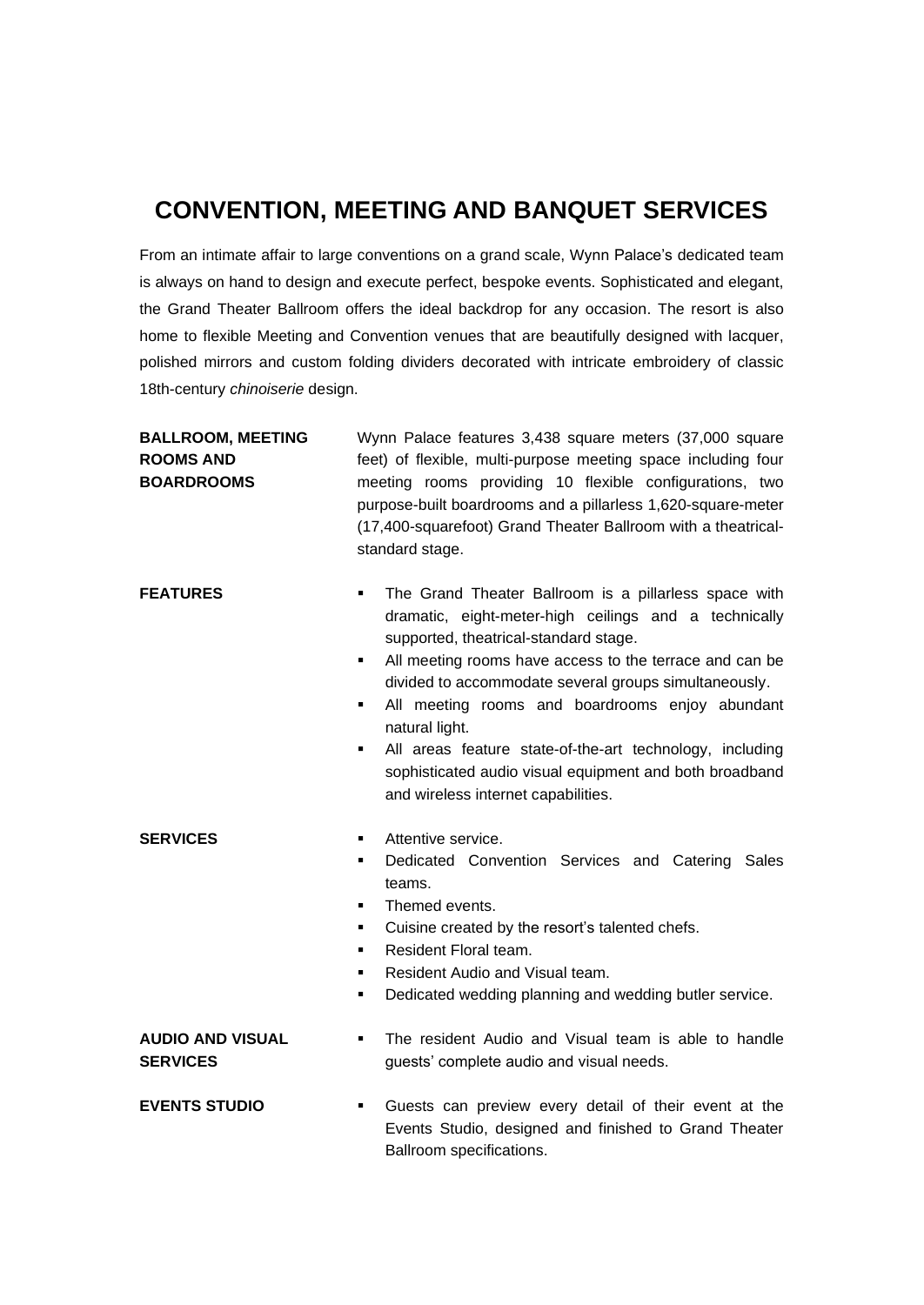# **THE SPA AT WYNN PALACE**

| <b>THE SPA</b>             | Wynn Palace has taken the utmost care to create and<br>provide the highest quality spa products and therapies<br>available in what is the largest spa in Macau. Inspired by<br>the royal residences of China's most fabled dynasties, the<br>Forbes Travel Guide Five-Star Spa at Wynn Palace is a<br>space of true tranquility offering close to 30 treatment<br>options. The signature spa journeys are designed for male<br>and female guests, including 'The Emperor' and 'The<br>Empress.' |                                                                                                                                                                                                                                             |
|----------------------------|-------------------------------------------------------------------------------------------------------------------------------------------------------------------------------------------------------------------------------------------------------------------------------------------------------------------------------------------------------------------------------------------------------------------------------------------------------------------------------------------------|---------------------------------------------------------------------------------------------------------------------------------------------------------------------------------------------------------------------------------------------|
| <b>HOURS OF OPERATIONS</b> | The Fitness Center                                                                                                                                                                                                                                                                                                                                                                                                                                                                              | 9:00 a.m. to 9:00 p.m. daily                                                                                                                                                                                                                |
|                            | The Pool                                                                                                                                                                                                                                                                                                                                                                                                                                                                                        | Tuesday to Thursday: 12:00 p.m. to<br>9 p.m.<br>Friday to Monday: 7:00 a.m. to 9:00<br>p.m.                                                                                                                                                 |
|                            | The Salon                                                                                                                                                                                                                                                                                                                                                                                                                                                                                       | 10:30 a.m. to 7:30 p.m. daily                                                                                                                                                                                                               |
|                            | The Spa                                                                                                                                                                                                                                                                                                                                                                                                                                                                                         | 11:00 a.m. to 9:00 p.m. daily                                                                                                                                                                                                               |
| <b>SPA FACILITIES</b>      |                                                                                                                                                                                                                                                                                                                                                                                                                                                                                                 | The 4,497-square-meter (48,403-square-foot) Spa at Wynn<br>Palace features 22 ultra-chic and comfortable treatment<br>rooms. Each private VIP suite features its own private<br>relaxation area, bath tub and water therapy zone.           |
|                            | amenities are also provided.                                                                                                                                                                                                                                                                                                                                                                                                                                                                    | The Spa provides separate men's and women's facilities<br>featuring water airbeds, Jacuzzi, cold plunge pools, saunas,<br>steam rooms, experience showers and heated tepidariums.<br>Lockers with spa robes, slippers and hair and body     |
| <b>THE SALON</b>           | radiant.                                                                                                                                                                                                                                                                                                                                                                                                                                                                                        | The Salon offers professional and creative hair, nail and<br>beauty services designed to make each guest feel uniquely                                                                                                                      |
| THE FITNESS CENTER         | guests only.                                                                                                                                                                                                                                                                                                                                                                                                                                                                                    | The Fitness Center provides the latest equipment for every<br>level of workout, plus a yoga room and personal trainers.<br>Hotel guests can take advantage of advanced Cybex<br>equipment. The Fitness Center is available for use by hotel |
| THE POOL                   | pool and six private cabanas.                                                                                                                                                                                                                                                                                                                                                                                                                                                                   | The outdoor pool offers guests the perfect opportunity to<br>enjoy a refreshing swim in the open air. It also offers a spa                                                                                                                  |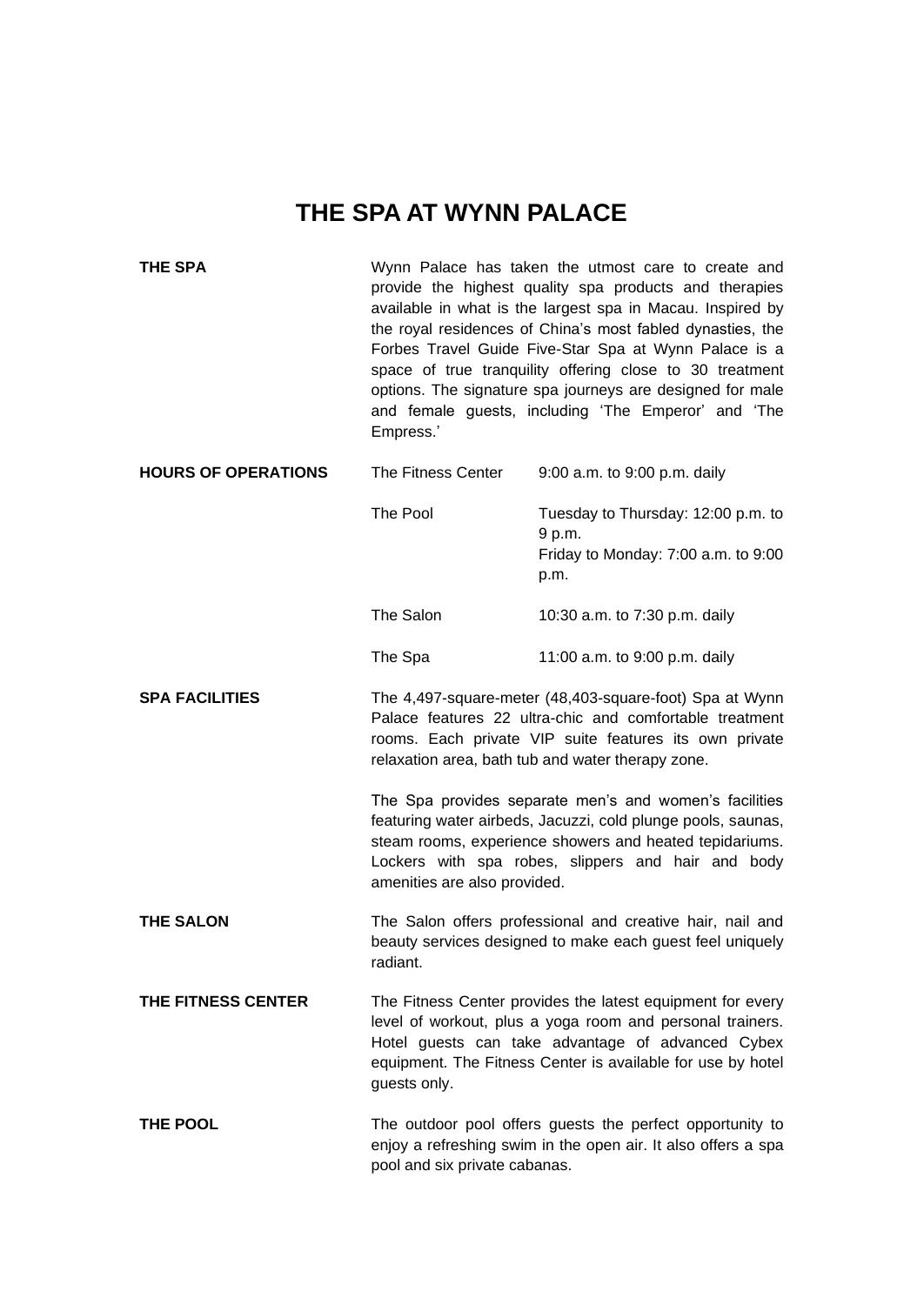# **FLOWER CREATIONS**

The excitement and childhood wonder of amusement parks is recreated using tens of thousands of live and permanent botanicals, embroidered linen, glass, steel, resins and crystal. These large-scale floral sculptures are extraordinary works of art, celebrating florals as the essence of beauty in perfect harmony.

### **CAROUSEL**

| <b>DIMENSIONS</b> | The Carousel display stands 4.8 meters (16 feet) above the<br>ground and is 5.7 meters (19 feet) in width.         |
|-------------------|--------------------------------------------------------------------------------------------------------------------|
| <b>FLOWERS</b>    | Display contains more than 83,000 flowers in the following<br>species: roses, peonies, hydrangeas and delphiniums. |
| <b>WEIGHT</b>     | The weight of the display is nearly 8.6 metric tons.                                                               |
| <b>LIGHTS</b>     | Carousel is comprised of 360 light bulbs and 3,882 "Grain of<br>Wheat" lights.                                     |
| <b>PARTS</b>      | Carousel is comprised of more than 4,000 individual parts and<br>pieces (not including flowers).                   |

| <b>DIMENSIONS</b> | The Ferris Wheel display stands 6.4 meters (21 feet) above the<br>ground and is more than 3 meters (10 feet) wide. The wheel is 4.8<br>meters (16 feet) in diameter. |
|-------------------|----------------------------------------------------------------------------------------------------------------------------------------------------------------------|
| <b>FLOWERS</b>    | Display contains more than 103,000 flowers in the following<br>species: roses, hydrangeas, spray roses and button mums.                                              |
| <b>WEIGHT</b>     | The weight of the display in more than 5 metric tons.                                                                                                                |
| <b>LIGHTS</b>     | Ferris Wheel is comprised of 1,160 light bulbs.                                                                                                                      |
| <b>PARTS</b>      | The Ferris Wheel legs were hand carved by Master Sculptor Mod<br>Toonrud of Forte Specialty Contractors, Las Vegas, NV, USA.                                         |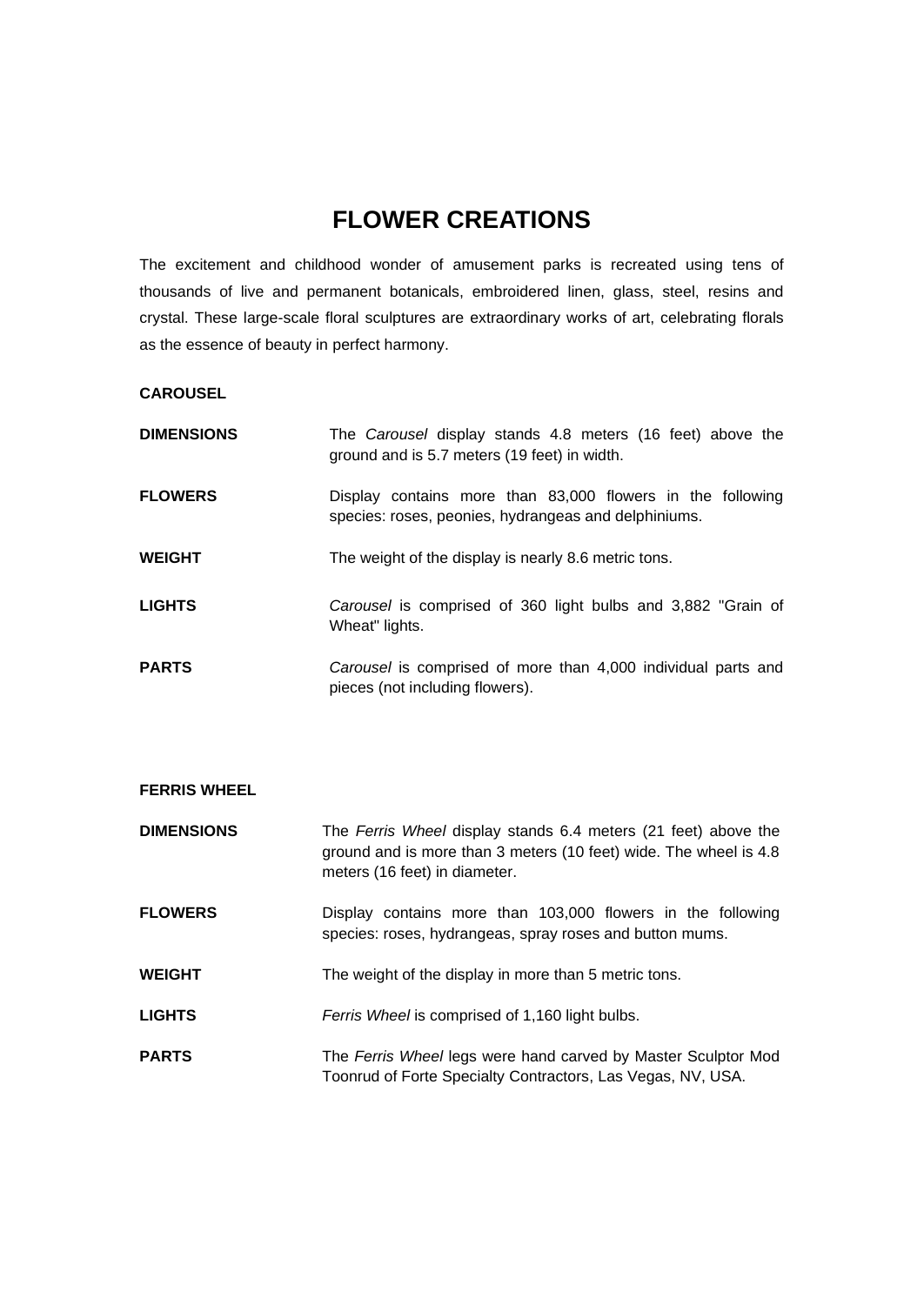### **MONKEYS ON A SEESAW**

| <b>DIMENSIONS</b> | The Monkeys on a Seesaw display is over 5.5 meters (19 feet) in<br>width and the top of it stands over 4 meters (14 feet) above the<br>ground.                                                         |
|-------------------|--------------------------------------------------------------------------------------------------------------------------------------------------------------------------------------------------------|
| <b>FLOWERS</b>    | The Monkeys on a Seesaw contains more than 45,000 flowers in<br>the following species: button mum, rose, hydrangea, carnation and<br>dahlia.                                                           |
| <b>WEIGHT</b>     | The weight of the display is nearly 2 metric tons.                                                                                                                                                     |
| <b>LIGHTS</b>     | The Monkeys on a Seesaw is comprised of 184 light bulbs.                                                                                                                                               |
| <b>PARTS</b>      | The Monkeys on a Seesaw was hand carved by Master Sculptor<br>Mod Toonrud of Forte Specialty Contractors, Las Vegas, NV,<br>USA. It is made of over 2,000 parts and pieces (not including<br>flowers). |

### **WINDMILL IN A FIELD OF TULIPS**

| <b>DIMENSIONS</b> | The Windmill in a Field of Tulips display stands 5.5 meters (19)<br>feet) above the ground and is 4.5 meters (15 feet) in width.                        |
|-------------------|---------------------------------------------------------------------------------------------------------------------------------------------------------|
| <b>FLOWERS</b>    | Display contains more than 75,000 flowers in the following<br>species: roses, lisianthus, hydrangeas, peonies, spray roses,<br>daisies and stephanotis. |
| <b>WEIGHT</b>     | The weight of the display is nearly 3 metric tons.                                                                                                      |
| <b>LIGHTS</b>     | The Windmill in a Field of Tulips is comprised of exactly 1,000<br>light bulbs.                                                                         |
| <b>PARTS</b>      | The Windmill in a Field of Tulips is composed of over 3,000<br>individual parts and pieces (not including flowers).                                     |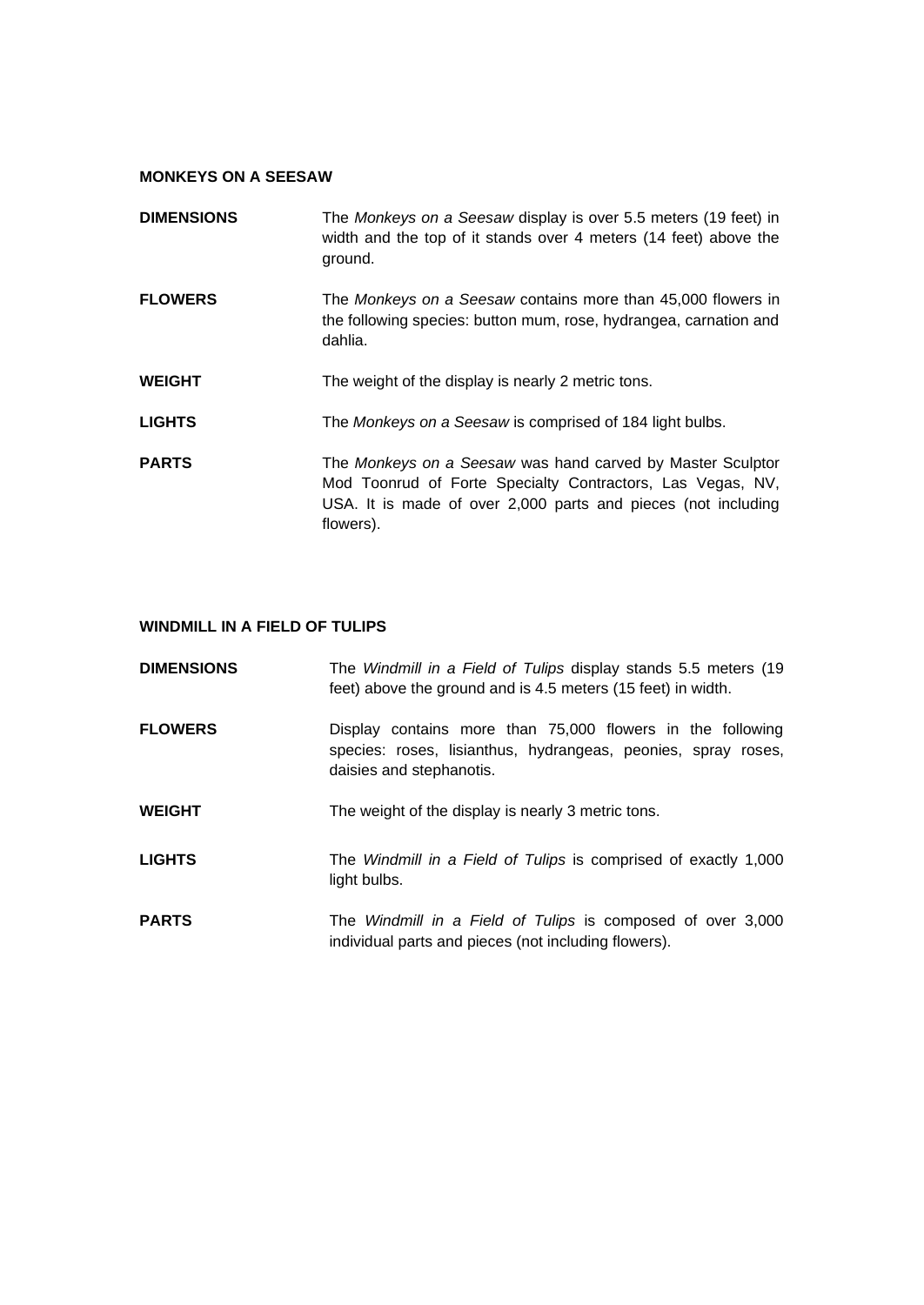| <b>JACK IN THE BOX</b> |                                                                                                                                                                    |
|------------------------|--------------------------------------------------------------------------------------------------------------------------------------------------------------------|
| <b>DIMENSIONS</b>      | Jack in the box is a square box over 1.8 meters (6 feet) in length,<br>and when Jack springs from his box he stands over 2.6 meters<br>(15 feet) above the ground. |
| <b>FLOWERS</b>         | Display contains more than 30,000 flowers in the following<br>species: roses, daisies, dahlias, zinnias, button mums, spray<br>roses and gerbera daisies.          |
| <b>WEIGHT</b>          | The weight of the display is nearly 2 metric tons.                                                                                                                 |
| <b>PARTS</b>           | The Jack in the box is composed of over 1,800 individual parts<br>and pieces (not including flowers).                                                              |

| <b>FABERGÉ EGG</b> |                                                                                                                                  |
|--------------------|----------------------------------------------------------------------------------------------------------------------------------|
| <b>DIMENSIONS</b>  | The Faberge Egg is nearly 2.4 meters (8 feet) wide, when the<br>Phoenix rises, she stands 4.9 meters (16 feet) above the ground. |
| <b>FLOWERS</b>     | Display contains more than 60,000 flowers in the following<br>species: rose, azaleas, spray roses and hydrangeas.                |
| <b>WEIGHT</b>      | The weight of the display in nearly 2 metric tons.                                                                               |
| <b>LIGHTS</b>      | The Faberge Egg is internally lit with 6 moving theatrical light<br>fixtures.                                                    |
| <b>PARTS</b>       | The Faberge Egg is made of over 2,000 individual parts and<br>pieces (not including flowers).                                    |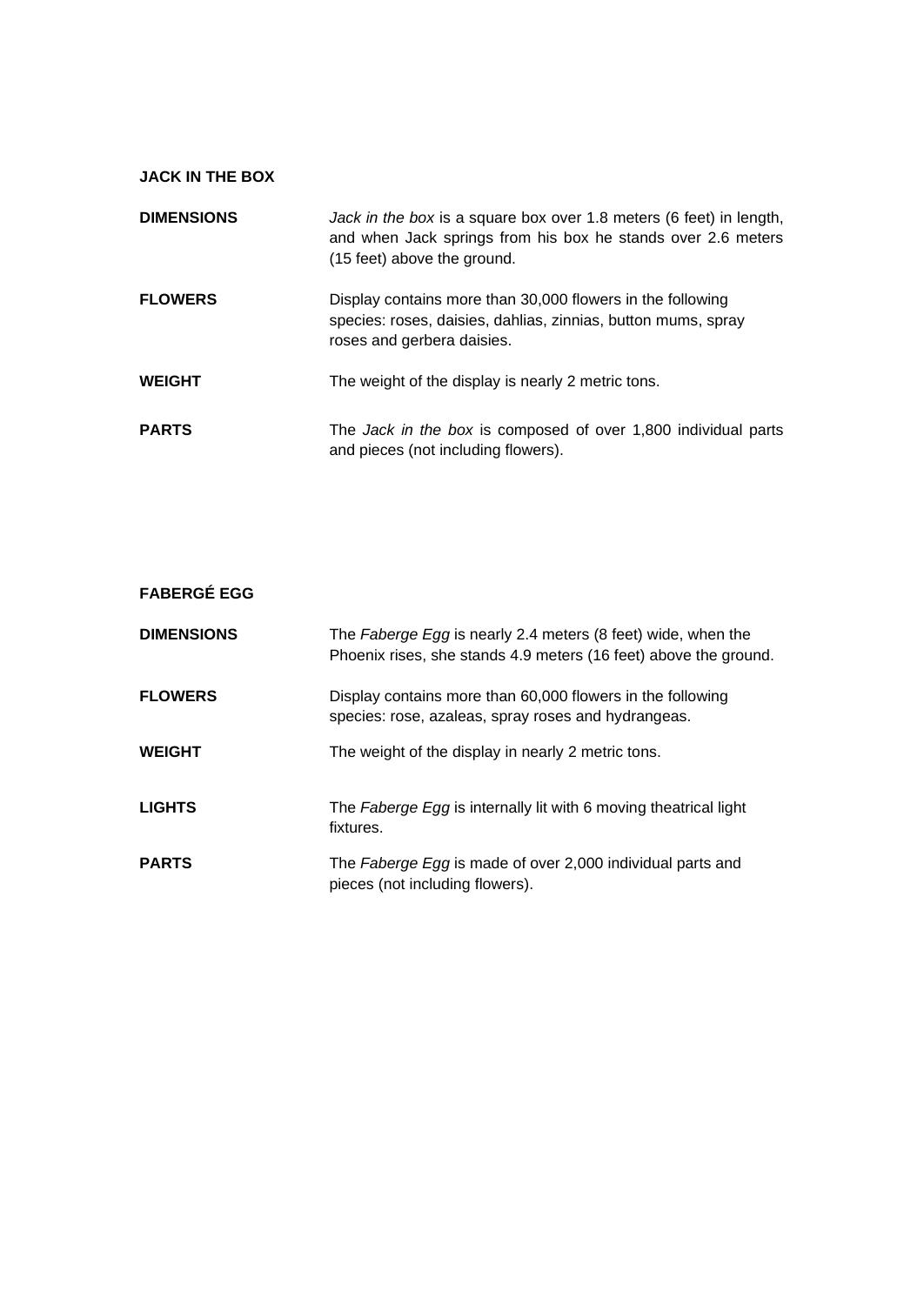### **HOT AIR BALLONS**

| <b>DIMENSIONS</b> | The two small balloons are 1.5 meters (5 feet) in diameter and<br>over 3 meters (9.8 feet) tall. The two medium balloons are 1.8<br>meters (6 feet) in diameter and nearly 3.7 meters (12 feet) tall.<br>The Large Balloon is 2.7 meters (9 feet) in diameter and over 5.2<br>meters (17 feet) in height. |
|-------------------|-----------------------------------------------------------------------------------------------------------------------------------------------------------------------------------------------------------------------------------------------------------------------------------------------------------|
| <b>FLOWERS</b>    | Display contains more than 90,000 flowers in the following<br>species: Hydrangea, Rose, Button Mum, Spray Rose, Carnation,<br>Anemone, Dahlia and Zinnia                                                                                                                                                  |
| <b>WEIGHT</b>     | The weight of the display in nearly 2 metric tons.                                                                                                                                                                                                                                                        |
| <b>PARTS</b>      | The five balloons are made of over 1,500 individual parts and<br>pieces (not including flowers)                                                                                                                                                                                                           |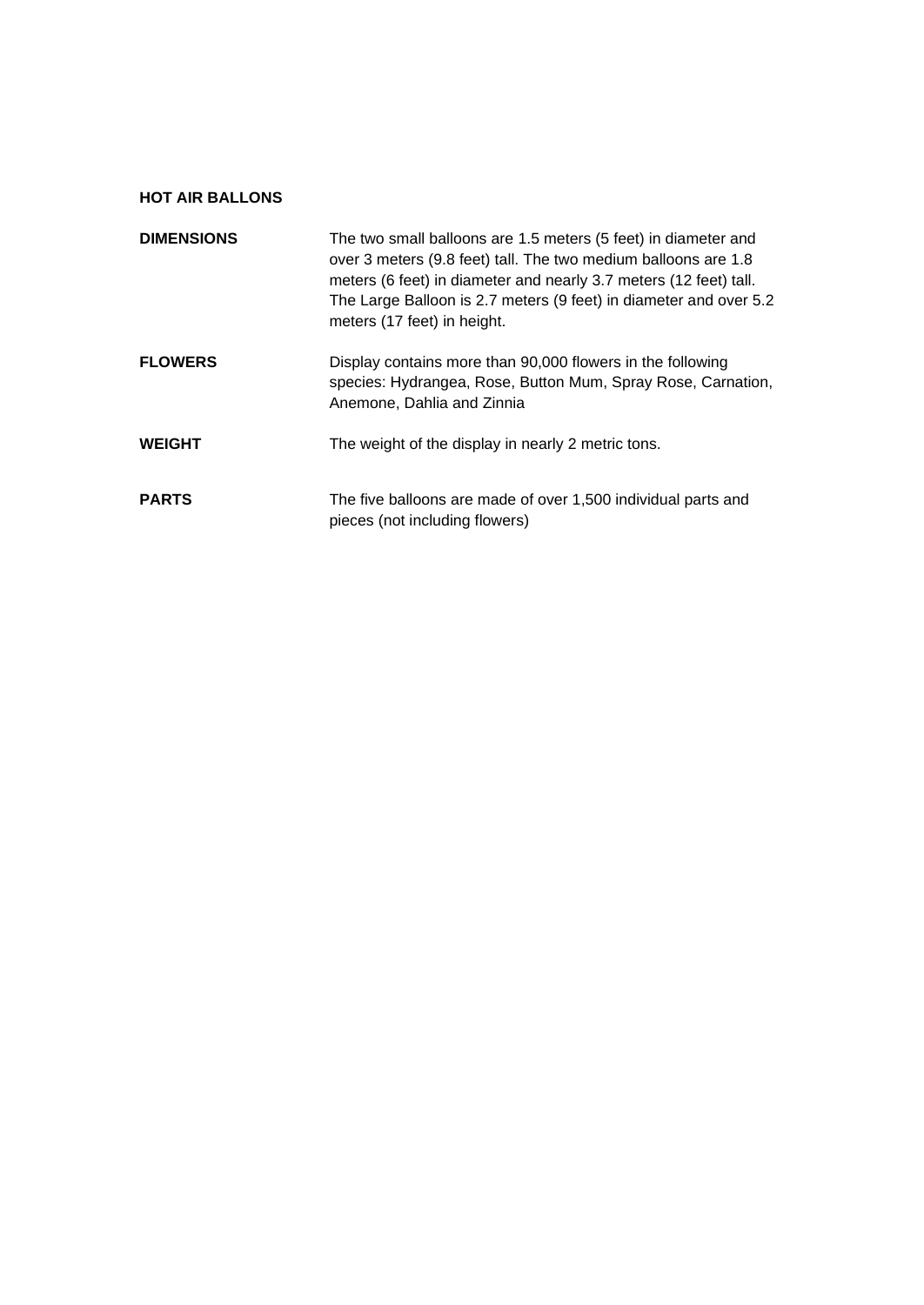# **PERFORMANCE LAKE**

Romantic and graceful or dynamic and powerful, the Performance Lake will mesmerize guests with a display combining water, music and light. Carefully choreographed in a dazzling show that takes place every 20 to 30 minutes, it adds a touch of drama to guests' arrival at the hotel.

**WATER** The lake covers an area of 26,783 square meters (288,289 square feet) with an average depth of 1.2 meters (3.9 feet) and a deepest point of 1.6 meters (5.25 feet). The lake holds 33,219,000 liters (8,775,531 gallons) of water, turns over every 10.8 hours and is replenished by rainwater.

> The placid surface of the lake conceals over 171 Oarsmen® shooters, 18 Hypershooter® and 1,004 MiniShooter®. From lyrical sweeps to the robust precision of vertical jets, water elements arise from the basin to capture both the subtlety and grandeur of the music they accompany.

- **LIGHTING** More than 4,105 submersible RioLights® illuminate the entire Performance Lake in vivid colors and 1,400 StrobeStar® lights glitter the lake. The individually controlled lights allow for a choreographic masterpiece capable of expressing a complexity of moods, rhythms and emotions.
- **MUSIC** Ranging from classical pieces to popular music, Broadway show tunes and Chinese songs, the selection of musical works chosen for the fountain's performance are beautifully choreographed in a rich dynamic collection of performances in water, light and color.

In honor of the 70th anniversary of the founding of the People's Republic of China and the 20th anniversary of Macau's return to the motherland in 2019, Wynn introduced the renowned song – "Me and My Motherland" – to the repertoire of music to be performed every day at the Performance Lake. The graceful rhythm of the song is perfectly choreographed to the lights and dancing water of the fountain show, to create extraordinary audio-visual effects, a true expression of Wynn's devotion to the motherland and Macau.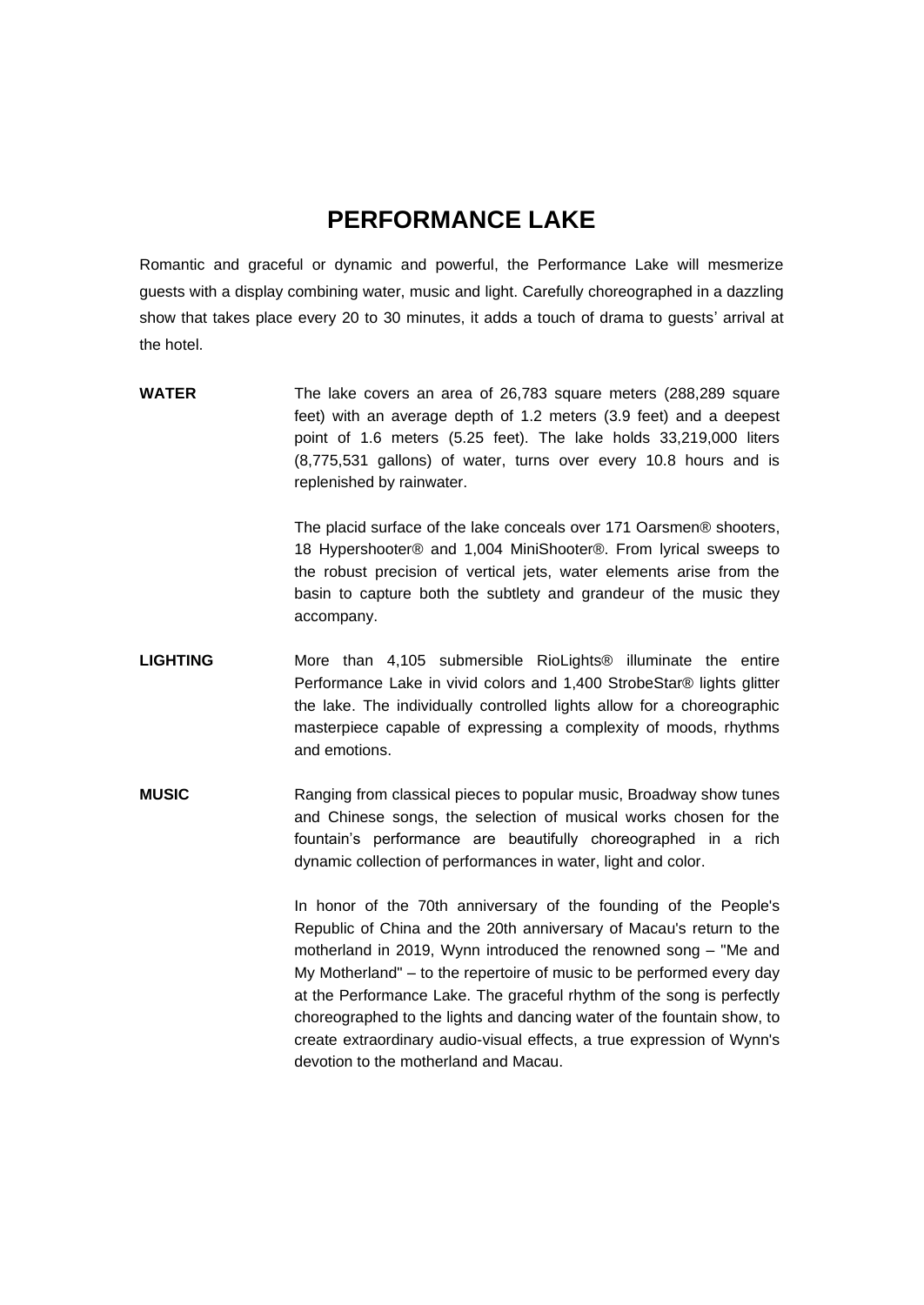**CREATED BY WET** develops contextually motivated water fountains. Design and invention join to express the unique character of each project. Diverse physical and cultural environments guide the design of a WET fountain.

> Since the firm's founding in 1983 by Mark Fuller, Chairman and CEO, WET has grown into a company of designers, engineers and technical specialists engaged in the design and development of water features for installations worldwide.

**PERFORMANCE SCHEDULE** Each show lasts approximately 3.5 minutes. From 12:00 noon to 7:00 p.m. daily runs at 30-minute intervals, from 7:00 p.m. to 12:00 midnight daily runs at 20-minute intervals.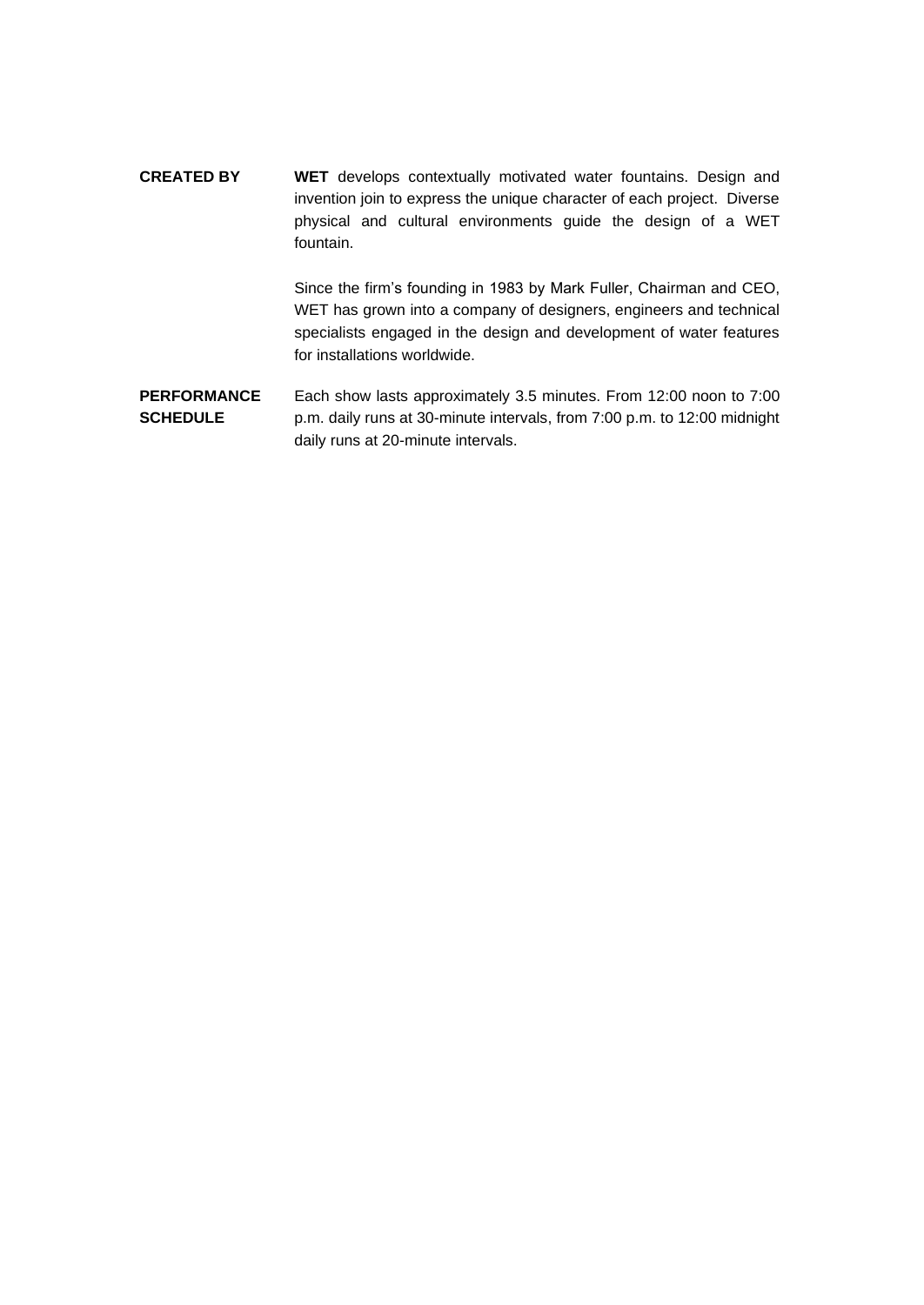# **SKYCAB**

Located by the Performance Lake, the SkyCab station is connected to the Macau Light Rapid Transit station, making the SkyCab the best way to arrive at Wynn Palace. Guests who choose to take this magical journey can enjoy a ride overlooking Cotai and the Performance Lake from 28 meters (91 feet) up. Majestic golden dragons 'greet' the guests as they pass the north and south sides of the lake while a custom-designed audio system is synced to the soundtrack of the Performance Lake's dancing fountains, providing exciting entertainment while taking in the glittering Cotai skyline.

- **DIMENSIONS** The highest point of the SkyCab is 28 meters (91 feet) and it has a total horizontal length of over 679 meters (2,228 feet). Thirteen line towers, two deflection towers and two spectacular dragon towers guide the SkyCab around the Performance Lake. Guests can board or disembark the SkyCab at either of the stations situated at the outer side of the lake and on the hotel's south terrace.
- **GONDOLAS** The SkyCab seats six guests per cab, moving clockwise around the lake to offer guests a first-class seat for the spectacular sights and sounds of the Performance Lake and a stunning view of Cotai. The SkyCab features 34 gondolas, transporting 1,200 guests per hour and 18,000 guests per day from both stations. For an experience of utmost comfort, all cabins are equipped with on-board air conditioning, lighting and audio infotainment system.
- **GOLDEN DRAGONS** The two golden dragons, located on the north and south sides of the lake, will 'greet' guests as they pass with accompanying lighting effects.
- **SCHEDULE ■** Sunday to Thursday: 4:00 p.m. to 10:00 p.m.
	- Friday and Saturday: 4:00 p.m. to 12:00 a.m.
	- Each round-trip takes 10 minutes.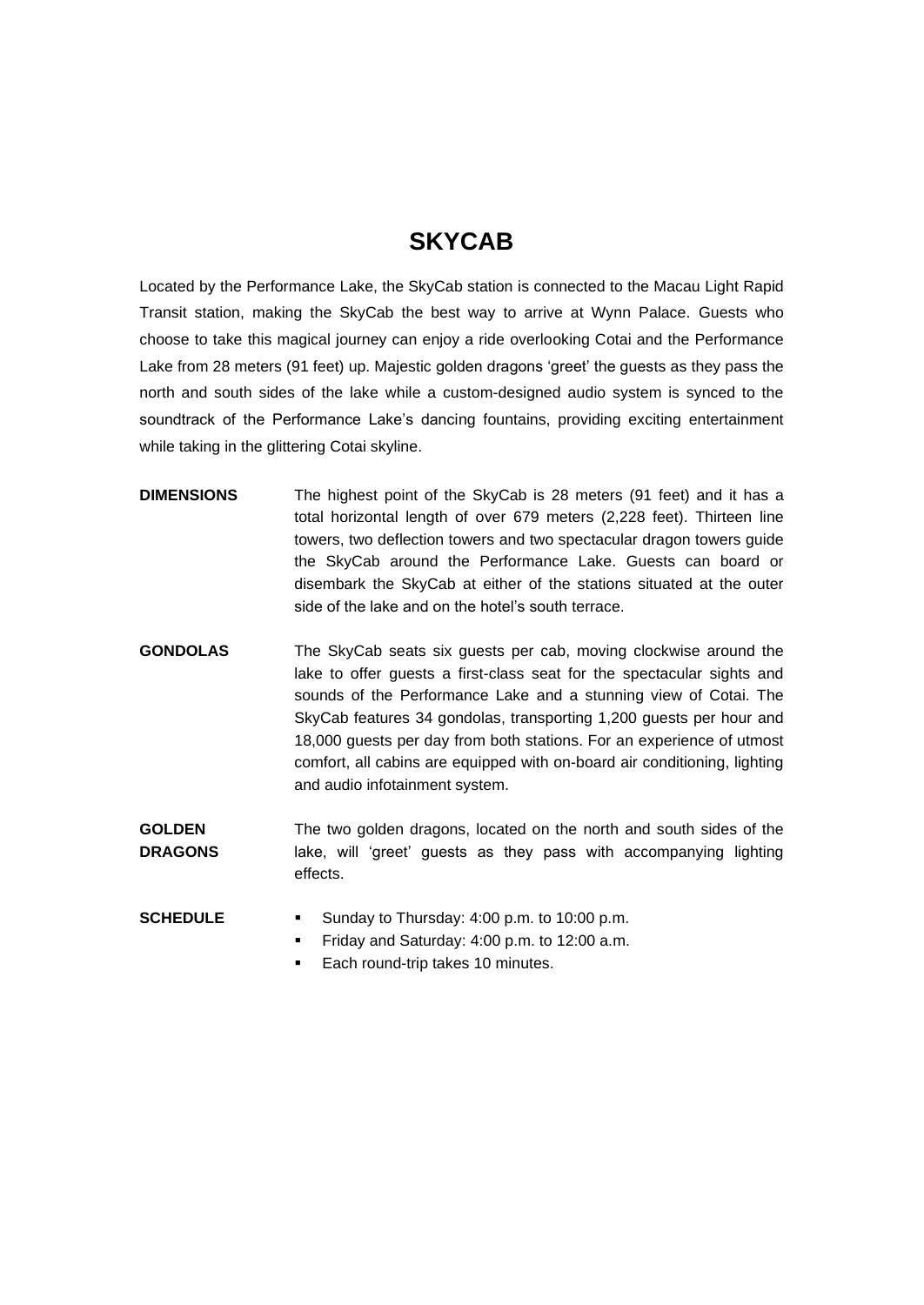## **GAMING**

- **SPACE** Approximately 39,391 square meters (424,000 square feet) of casino space. **TABLE GAMES** Table games are located throughout the casino and include traditional and contemporary games including Blackjack, Caribbean Stud, Roulette, and Sic Bo. All popular types of Baccarat also are available. **SLOTS** Wynn Palace offers guests a large variety of slot machines. Guests may begin playing for as little as HKD\$0.05 per game or as much as HKD\$6,000 per game. Slot machines offer guests the ability to choose denominations and game themes. The machines do not accept coins or chips. **RED CARD** The Red Card is the first step in establishing the kind of
- personal relationship that guests expect from a resort such as Wynn Palace. Use the Red Card to play slots or table games and start earning benefits that may entitle guests to discounted room rates, complimentary meals, preferred reservations and invitations to special events. It can be used anywhere at Wynn Palace. Further information on the benefits, can be found at one of the Red Card Player's desks located in the casino.
- **NO MINORS IN THE CASINO** If guests are visiting with children, please note that Macau Law prohibits individuals under 21 years of age from entering gaming areas.
- **RESPONSIBLE GAMING** Responsible gaming is an integral part of Wynn Palace's daily operations. If a guest or someone they know is experiencing signs of problem gambling, guests can fill out a "Self-exclusion and third-party exclusion" form. Forms are available at the Casino Cashier.

Problem Gambling Help Line: (853) 2832 3998

Know your limits.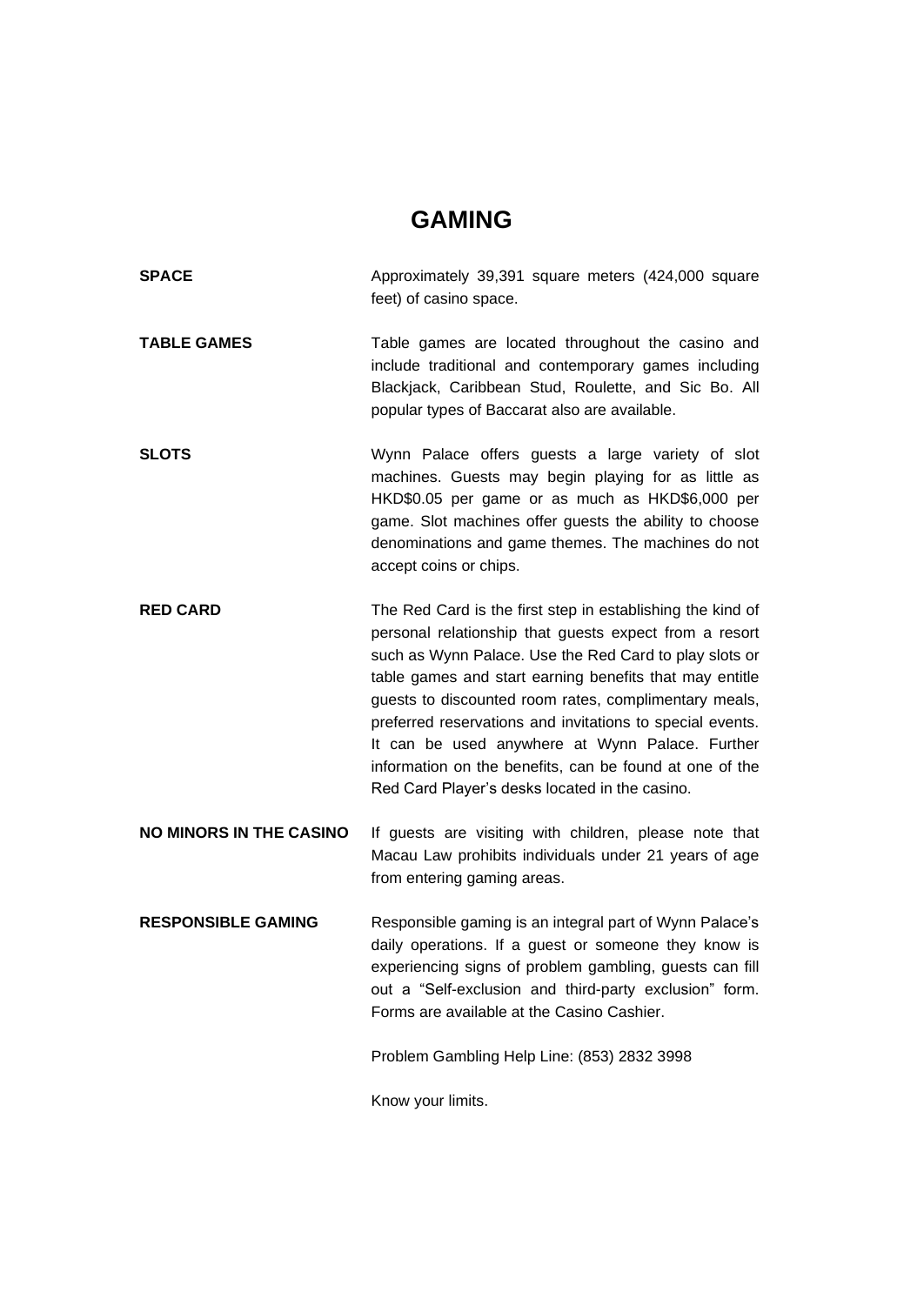### **SMOKE-FREE ENVIRONMENTS**

To ensure good ventilation throughout the casino, the smoking lounges inside the casino are equipped with independent mechanical ventilation system and operate under a negative pressure environment. Wynn Palace has also installed an Ionair® Fresh Air System. Regardless of where guests are, they will always breathe in clean air. The process of ionization creates a comfortable indoor air climate through the reduction of airborne germs, bacteria, mildew, mold and the neutralization of smoke and other odors. Fresh and clean air is formed without UV rays or the addition of chemicals through the activation of positive and negative ions, the same process that happens in nature. Guests can rest assured that they are playing in a clean and healthy environment.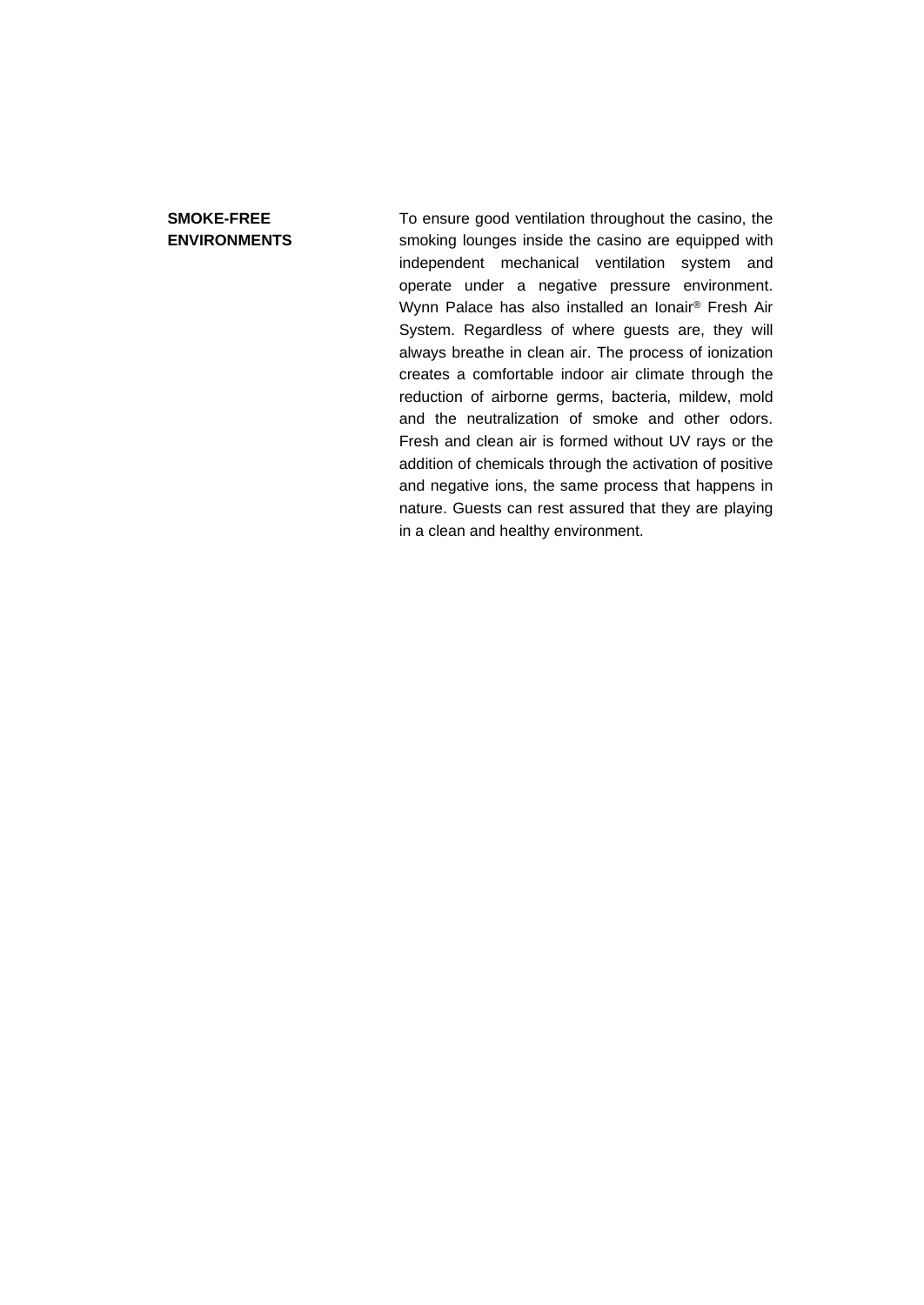# **WYNN PALACE**

# **FACT SHEET**

| <b>CHIEF EXECUTIVE OFFICER AND</b><br><b>EXECUTIVE DIRECTOR</b><br><b>WYNN RESORTS, LIMITED &amp;</b><br><b>WYNN MACAU, LIMITED</b> | Craig S. Billings                                |
|-------------------------------------------------------------------------------------------------------------------------------------|--------------------------------------------------|
| <b>PRESIDENT &amp; EXECUTIVE DIRECTOR</b><br><b>WYNN MACAU, LIMITED</b>                                                             | lan M. Coughlan                                  |
| <b>VICE CHAIRMAN OF THE BOARD AND</b><br><b>EXECUTIVE DIRECTOR OF WYNN</b><br><b>MACAU, LIMITED</b>                                 | Linda Chen                                       |
| <b>CHAIRMAN</b><br><b>WYNN MACAU, LIMITED</b>                                                                                       | Allan Zeman                                      |
| <b>CHIEF OPERATING OFFICER</b><br><b>WYNN PALACE</b>                                                                                | Frederic Luvisutto                               |
| <b>PRESIDENT</b><br><b>WYNN DESIGN &amp; DEVELOPMENT</b>                                                                            | John Littell                                     |
| <b>MANAGEMENT COMPANY</b>                                                                                                           | Wynn Resorts, Limited                            |
| <b>CONSTRUCTION MANAGEMENT</b>                                                                                                      | Leighton - Contractor Asia Ltd.                  |
| <b>OVERALL DESIGN</b>                                                                                                               | Wynn Design & Development                        |
| <b>EXECUTIVE VICE PRESIDENT</b><br>OF ARCHITECTURE                                                                                  | DeRuyter O. Butler                               |
| <b>CONCEPT ARCHITECTURE</b>                                                                                                         | Wynn Design & Development<br>Mike Hong Architect |
| PRINCIPAL INTERIOR DESIGN                                                                                                           | Wynn Design & Development                        |
| <b>LANDSCAPE ARCHITECTURE</b>                                                                                                       | Lifescapes International, Inc.                   |
| <b>BRAND IDENTITY &amp; LOGO</b><br><b>DEVELOPMENT</b>                                                                              | Slover & Company<br>MinickJiao Design, Hong Kong |